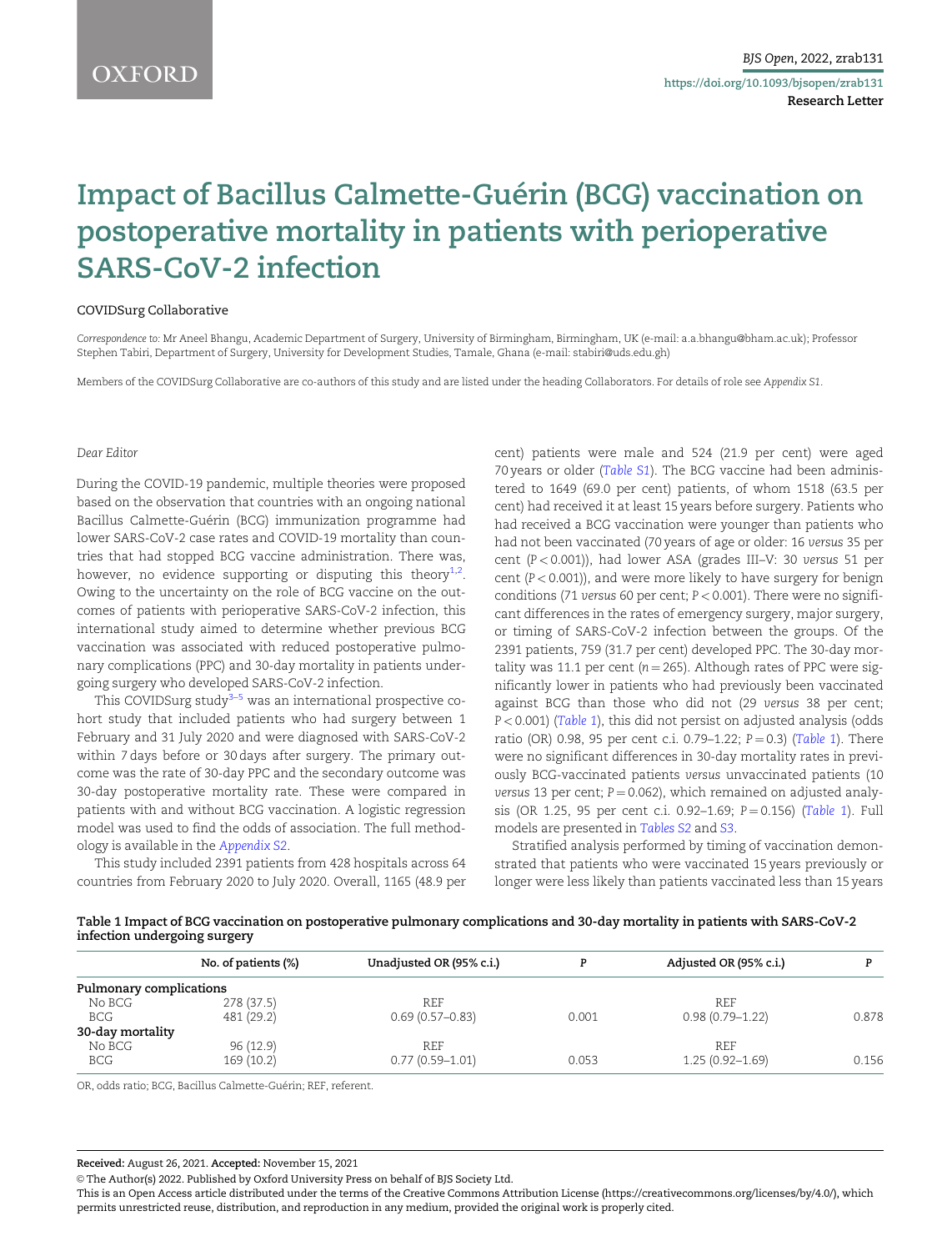ago to be ASA grades III–V (30 versus 41 per cent;  $P = 0.033$ ) and were more likely to have surgery for benign disease (72 versus 57 per cent; P < 0.001) ([Table S4](https://academic.oup.com/bjsopen/article-lookup/doi/10.1093/bjsopen/zrab131#supplementary-data)). There were no significant differences in rates of postoperative pulmonary complications (29 versus 34 per cent;  $P = 0.208$ ) or 30-day mortality (10 versus 14 per cent;  $P = 0.221$ ), on adjusted analysis ([Tables S5](https://academic.oup.com/bjsopen/article-lookup/doi/10.1093/bjsopen/zrab131#supplementary-data) and [S6](https://academic.oup.com/bjsopen/article-lookup/doi/10.1093/bjsopen/zrab131#supplementary-data)).

There were important limitations to the present study. There was a broad inclusion of patients from low-, middle-, and highincome countries with varying pre- and postoperative procedures and availability of resources such as a well-equipped ICU for the management of the patient. Mortality and morbidity could have been greatly impacted by this difference. Some countries had a much higher prevalence and severity of disease, which could have also influenced outcomes.

According to these findings, prior BCG vaccination does not appear to protect SARS-CoV-2-infected patients against PPCs and 30-day mortality.

#### Collaborators

Stephen Tabiri, Sivesh K Kamarajah, Dmitri Nepogodiev, Elizabeth Li, Joana Simoes, Sanskrithi Sravanam, Sheila Agyeiwaa Owusu, Haruna Mahama, Yaa Nyarko Agyeman, Joshua Arthur, Sheba Mary Kunfah, Frank Enoch Gyamfi, Emmanuel Abem Owusu, Markus W. Loffler, Paul Wandoh, Aneel Bhangu, Kwabena Siaw-Acheampong, Leah Argus, Daoud Chaudhry, Brett E Dawson, James C Glasbey, Rohan R Gujjuri, Conor S Jones, Sivesh K Kamarajah, Chetan Khatri, James M Keatley, Samuel Lawday, Elizabeth Li, Harvinder Mann, Ella J Marson, Kenneth A Mclean, Maria Picciochi, Elliott H Taylor, Abhinav Tiwari, Joana FF Simoes, Isobel M Trout, Mary L Venn, Richard JW Wilkin, Aneel Bhangu, Dmitri Nepogodiev, Irida Dajti (Albania), Arben Gjata (Albania), Luis Boccalatte (Argentina), Maria Marta Modolo (Argentina), Daniel Cox (Australia), Peter Pockney (Australia), Philip Townend (Australia), Felix Aigner (Austria), Irmgard Kronberger (Austria), Kamral Hossain (Bangladesh), Gabrielle VanRamshorst (Belgium), Ismail Lawani (Benin), Gustavo Ataide (Brazil), Glauco Baiocchi (Brazil), Igor Buarque (Brazil), Muhammad Gohar (Bulgaria), Mihail Slavchev (Bulgaria), Arnav Agarwal (Canada), Amanpreet Brar (Canada), Janet Martin (Canada), Maria Marta Modolo (Chile), Maricarmen Olivos (Chile), Jose Calvache (Colombia), Carlos Jose Perez Rivera (Colombia), Ana Danic Hadzibegovic (Croatia), Tomislav Kopjar (Croatia), Jakov Mihanovic (Croatia), Jaroslav Klat (Czech Republic), René Novysedlak (Czech Republic), Peter Christensen (Denmark), Alaa El-Hussuna (Denmark), Sylvia Batista (Dominican Republic), Eddy Lincango (Ecuador), Sameh H Emile (Egypt), Mengistu Gebreyohanes Mengesha (Ethiopia), Dr.Samuel Hailu (Ethiopia), Hailu Tamiru (Ethiopia), Joonas Kauppila (Finland), Alexis Arnaud (France), Markus Albertsmeiers (Germany), Hans Lederhuber (Germany), Markus Loffler (Germany), Stephen Tabiri (Ghana), Symeon Metallidis (Greece), Georgios Tsoulfas (Greece), Maria Aguilera Lorena (Guatemala), Gustavo Grecinos (Guatemala), Tamas Mersich (Hungary), Daniel Wettstein (Hungary), Dhruv Ghosh (India), Gabriele Kembuan (Indonesia), Peiman Brouk (Iran), Mohammad Khosravi (Iran), Masoud Mozafari (Iran), Ahmed Adil (Iraq), Helen M Mohan (Ireland), Oded Zmora (Israel), Marco Fiore (Italy), Gaetano Gallo (Italy), Francesco Pata (Italy), Gianluca Pellino (Italy), Sohei Satoi (Japan), Faris Ayasra (Jordan), Mohammad Chaar (Jordan), Ildar R Fakhradiyev (Kazakhstan), Mohammad Jamal (Kuwait), Muhammed Elhadi (Libya), Aiste Gulla (Lithuania), April Roslani (Malaysia), Laura Martinez (Mexico), Antonio Ramos De La

Medina (Mexico), Oumaima Outani (Morocco), Pascal Jonker (Netherlands), Schelto Kruijff (Netherlands), Milou Noltes (Netherlands), Pieter Steinkamp (Netherlands), Willemijn van der Plas (Netherlands), Adesoji Ademuyiwa (Nigeria), Babatunde Osinaike (Nigeria), Justina Seyi-olajide (Nigeria), Emmanuel Williams (Nigeria), Sofija Pejkova (North Macedonia), Knut Magne Augestad (Norway), Kjetil Soreide (Norway), Zainab Al Balushi (Oman), Ahmad Qureshi (Pakistan), Raza Sayyed (Pakistan), Mustafa Abu Mohsen Daraghmeh (Palestine), Sadi Abukhalaf (Palestine), Moises Cukier (Panama), Hugo Gomez (Paraguay), Sebastian Shu (Peru), Ximena Vasquez (Peru), Marie Dione Parreno-Sacdalan (Philippines), Piotr Major (Poland), Jose´ Azevedo (Portugal), Miguel Cunha (Portugal), Irene Santos (Portugal), Ahmad Zarour (Qatar), Eduard-Alexandru Bonci (Romania), Ionut Negoi (Romania), Sergey Efetov (Russia), Andrey Litvin (Russia), Faustin Ntirenganya (Rwanda), Ehab AlAmeer (Saudi Arabia), Dejan Radenkovic (Serbia), Frederick Koh Hong Xiang (Singapore), Chew Min Hoe (Singapore), James Ngu Chi Yong (Singapore), Rachel Moore (South Africa), Ncamsile Nhlabathi (South Africa), Ruth Blanco Colino (Spain), Ana Minaya Bravo (Spain), Ana Minaya-Bravo (Spain), Umesh Jayarajah (Sri Lanka), Dakshitha Wickramasinghe (Sri Lanka), Mohammed Elmujtaba (Sudan), William Jebril (Sweden), Martin Rutegård (Sweden), Malin Sund (Sweden), Arda Isik (Turkey), Sezai Leventoglu (Turkey), Tom EF Abbott (UK), Ruth Benson (UK), Ed - Caruna (UK), Sohini Chakrabortee (UK), Andreas Demetriades (UK), Anant Desai (UK), Thomas D Drake (UK), John G Edwards (UK), Jonathan P Evans (UK), Samuel Ford (UK), Christina Fotopoulou (UK), Ewen Griffiths (UK), Peter Hutchinson (UK), Michael D Jenkinson (UK), Tabassum Khan (UK), Stephen Knight (UK), Angelos Kolias (UK), Elaine Leung (UK), Siobhan McKay (UK), Lisa Norman (UK), Riinu Ots (UK), Vidya Raghavan (UK), Keith Roberts (UK), Andrew Schache (UK), Richard Shaw (UK), Katie Shaw (UK), Neil Smart (UK), Grant Stewart (UK), Sudha Sundar (UK), Dale Vimalchandran (UK), Naomi Wright (UK), Sattar Alshryda (United Arab Emirates), Osaid Alser (United States), Kerry Breen (United States), Ian Ganly (United States), Haytham Kaafarani (United States), Brittany Kendall (United States), Hassan Mashbari (United States), Hamza Al Naggar (Yemen), Dennis Mazingi (Zimbabwe), EuroSurg, European Society of Coloproctology (ESCP), GlobalSurg, GlobalPaedSurg, ItSURG, PTSurg, SpainSurg, Italian Society of Colorectal Surgery (SICCR), Association of Surgeons in Training (ASiT), Irish Surgical Research Collaborative (ISRC), Joana FF Simoes (Chair), Dajti I (University Hospital Center Nene Tereza, Albania); Valenzuela JI (Hospital Velez Sarsfield, Argentina); Boccalatte LA, Gemelli NA, Smith DE (Hospital Italiano De Buenos Aires, Argentina); Dudi-Venkata NN, Kroon HM, Sammour T (Royal Adelaide Hospital, Australia); Roberts M, Mitchell D, Lah K, Pearce A, Morton A (Royal Brisbane and Women's Hospital, Australia); Dawson AC, Drane A (Gosford Hospital, Australia); Sharpin C, Nataraja RM, Pacilli M (Monash Childrens Hospital, Australia); Cox DRA, Muralidharan V, Riddiough GE, Clarke EM, Jamel W, Qin KR (Austin Hospital, Australia); Pockney P, Cope D, Egoroff N, Lott N (John Hunter Hospital, Australia); Putnis S, De Robles S, Ang Z (Wollongong Public Hospital, Wollongong, Australia); Mitteregger M, Uranitsch S, Stiegler M, Seitinger G, Aigner F (Krankenhaus der Barmherzigen Brüder Graz, Austria); Lumenta DB, Nischwitz SP, Richtig E, Pau M, Srekl-Filzmaier P, Eibinger N, Michelitsch B, Fediuk M, Papinutti A, Seidel G, Kahn J, Cohnert TU (Medical University of Graz, Austria); Messner F, Öfner D (Medical University of Innsbruck, Austria); Presl J, Varga M, Weitzendorfer M, Emmanuel K (Paracelsus Medical University, Salzburg,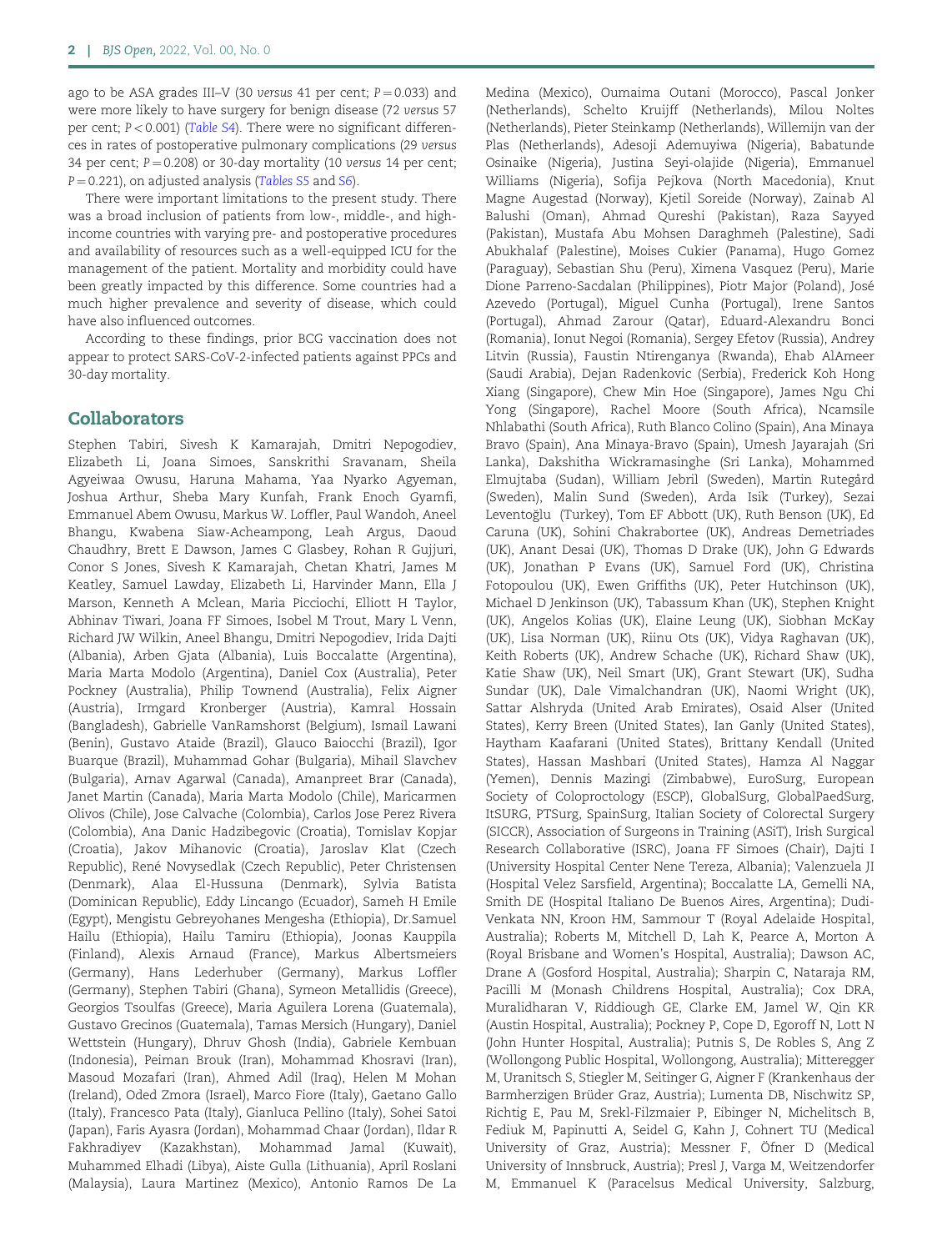Austria); Binder AD (Universitätsklinikum Tulln, Tulln, Austria); Zimmermann M, Holawe S, Nkenke E, Grimm C, Kranawetter M (Medical University of Vienna, Vienna, Austria); Rahman Mitul A, Islam N, Karim S (Dhaka Shishu (Children) Hospital, Bangladesh); Komen N, Putnis S, De Robles S, Ang E (University Hospital Antwerp (UZA), Edegem, Belgium); De Praetere H, Tollens T, Schols G , Smets C, Haenen L (Imelda Hospital, Bonheiden, Belgium); Quintens J, Van Belle K (Europe Hospitals, Belgium); Van Ramshorst GH, Pattyn P, Desender L, Martens T, Van de putte D (Ghent University Hospital, Belgium); Lerut P, Grimonprez A, Janssen M, De Smul G, Wallaert P (AZ Groeninge, Belgium); Van den Eynde J, Oosterlinck W, Van den Eynde R, Sermon A, Boeckxstaens A, Cordonnier A, De Coster J, Jaekers J, Politis C, Miserez M (UZ Leuven, Belgium); Duchateau N, De Gheldere C (Heilig Hart Ziekenhuis Lier, Belgium); Flamey N, Pattyn P (AZ Delta, Belgium); Christiano A, Guidi B, Minussi AL, Castro S, Okoba W, Maldonado FHR, Oliveira P, Baldasso T, Santos L (Fundação Centro Médico De Campinas, Brazil); Gomes GMA, Buarque IL, Pol-Fachin L, Bezerra TS, Barros AV, da Silva AMR, Leite ALS, Silvestre DWA, Ferro CC (Hospital Santa Casa De Misericórdia De Maceió, Brazil); Araujo MS, Lopes LM, Damasceno PD, Araujo DHS (Hospital Universitário Antonio Pedro, Brazil); Laporte G, Salem MC (Irmandade Da Santa Casa De Misericórdia De Porto Alegre, Brazil); Guimaraes-Filho, MAC (Pedro Ernesto University Hospital, Brazil); Nacif L (Hospital Nove De Julho, Brazil); Flumignan RLG, Nakano LCU, Kuramoto DAB, Aidar ALS, Pereda MR, Correia RM, Santos BC, Carvalho AA, Amorim JE, Guedes Neto HJ, Areias LL, Sousa AF, Flumignan CDQ, Lustre WG, Moreno DH, Barros-Jr N, Baptista-Silva JCC (Hospital São Paulo, Brazil); Matos LL, Kowaski LP, Kulcsar MAV, Nunes KS, Teixeira MF (Instituto do Câncer do Estado de São Paulo, Sao Paulo, Brazil); Nunes RL, Ijichi TR, Kim NJ, Marreiro A, ~ Muller B, Barakat Awada J (Notre Dame Intermédica - Hospital Salvalus, Brazil); Baiocchi G, Kowalski LP, Vartanian JG, Makdissi FB, Aguiar Jr S, Marques N, Carvalho GB, Marques TMDM, Abdallah EA, Zurstrassen CE, Gross JL, Zequi SC, Gonçalves BT, Santos SS, Duprat JP, Coimbra FJF (A.C. Camargo Cancer Center, Brazil); Cicco R (Instituto de Câncer Dr Arnaldo Vieira de Carvalho, Sao Paulo, Brazil); Takeda F, Cecconello I, Ribeiro Junior ~ U (Instituto Do Câncer De Estado De São Paulo, Brazil); Gatti A, Oliva R, Nardi C (Hospital Geral De Pirajussara, Brazil); Slavchev M, Atanasov B, Belev N (University Hospital Eurohospital, Plovdiv, Bulgaria); Dell A, Bigam D, Dajani K, Al Riyami S (University of Alberta Hospital, Canada); Martin J, Cheng D, Yang H, Fayad A (London Health Sciences Centre and St Josephs Health Care London, Canada); Carrier FM, Amzallag E, Desroches J, Ruel M (Centre hospitalier de l'Université de Montréal, Canada); Caminsky NG, Boutros M, Moon J, Wong EG, Vanounou T, Pelletier J, Wong S, Girsowicz E, Bayne J, Obrand D, Gill H, Steinmetz O, MacKenzie K, Lukaszewski M, Jamjoum G (Jewish General Hospital, Canada); Richebé P, Verdonck O, Discepola S, Godin N, Idrissi M (Hôpital Maisonneuve-Rosemont, Canada); Briatico D, Sharma S, Talwar G, Bailey K (McMaster Children's Hospital, Hamilton, Ontario, Canada); Lecluyse V (Hôpital du Sacré-Cœur-de-Montréal, Canada); Côté G (Centre hospitalier universitaire Sainte-Justine, Canada); Demyttenaere S, Garfinkle R, Boutros M (St. Mary's Hospital, Canada); Kouyoumdjian A, Boutros M, Dumitra S, Moon J, Wong EG, Khwaja K, Luo L, Lukaszewski M, Gill H, Berry G, Liberman AS, Girsowicz E, Bayne J, Obrand D, Steinmetz O, MacKenzie K, Schmid S, Spicer J, Al Farsi M (McGill University Health Center, Canada); Abou-Khalil J (The Ottawa Hospital, Canada); Couture E, Mohammadi S, Tremblay H, Gagné N, Bergeron A (Institut universitaire de

cardiologie et de pneumologie de Québec, Canada); Turgeon Af, Costerousse O, Bellemare D, Babin C, Blier C (Centre hospitalier universitaire de Québec, Canada); Wood ML, Persad A, Groot G, Pham H (Saskatoon City Hospital/Royal University Hospital/St. Paul's Hospital, Canada); D'Aragon F, Carbonneau E, Bouchard M, Masse M, Pesant F, Héroux J (Centre hospitalier universitaire de Sherbrooke, Canada); Karanicolas P, Hallet J, Nadler A, Nathens A (Sunnybrook Hospital, Canada); Ko M, Brar A (St. Joseph's Health Centre, Canada); Mayson K (Vancouver General Hospital, Canada); Kidane B, Srinathan S (Health Sciences Centre, Canada); Escudero MI, Reyes JT (Hospital Clinico Universidad De Chile/ Hospital San Jose, Chile); Modolo MM, Ramirez Nieto P, Sepulveda R, Bolbarán A, Molero A, Ruiz I (Barros Luco Trudeau, Chile); Reyes GP, Salas R, Suazo C (Hospital del Salvador, Chile); Muñoz R, Grasset E, Inzunza M, Besser N, Irarrázaval MJ, Jarry C, Bellolio F, Romero Manqui CA, Ruiz Esquide M (Hospital Clínico Universidad Católica, Chile); Fuentes T, Campos J (Hospital Sotero Del Rio, Chile); Perez Rivera CJ, Cabrera PA (Fundacion Cardioinfantil-Instituto de Cardiología, Colombia); Pinilla RE, Guevara O, Jimenez Ramirez LJ, Velasquez Cuasquen BG, Herrera Mora DR, Bonilla A, Diaz S, Manrique E, Facundo H, Velez Bernal JL, Ángel J, García M, Guzmán L, Lehmann C, Cervera S, Trujillo Sanchez LM (Instituto Nacional De Cancerologia, Colombia); Guevara R, Valbuena D, Suarez L, Jimenez G, Velandia A, Vargas J, Espinosa J, Rey S (Clínica Universitaria Colombia, Bogotá., Colombia); Mendoza Quevedo Jairo (Subred Sur Occidente de Kennedy (Hospital de Kennedy), Bogota, Colombia); Calvache JA, Orozco-Chamorro CM, Sánchez-Gómez TA, Rojas-Tejada DA (Hospital Universitario San José, Popayán, Colombia); Mihanovic J, Bakmaz B, Rakvin I, Sulen N, Andabaka T (Zadar General Hospital, Croatia); Luksic I, Mamic M (University Hospital Dubrava, Zagreb, Croatia); Martinek L, Skrovina M (Hospital & Oncological Centre Novy Jicin, Czechia); Žatecký J, Peteja M (Slezska´ nemocnice v Opave, p.o., Czechia); Kristensen HØ, Mekhael M, Christensen P, Westh L (Aarhus University Hospital, Denmark); Smith H, Haugstvedt AF, Jönsson ML (Bispebjerg Hospital, Denmark); Crespo A, Batista S, Rodriguez-Abreu J, Tactuk N, Diaz-Delgado PJ, Rivas R (Cedimat - Centro De Diagnóstico, Medicina Avanzada, Laboratorio Y Telemedicina, Dominican Republic); Sarmiento-Bobadilla JA (Hospital General Norte de Guayaquil, Guayaquil, Ecuador); Ashoush F, Samir Abdelaal A, Qatora MS, Elsayed Hewalla ME, Metwalli M, Atta R, Abdelmajeed A, Abosamak NE, Sabry A, Shehata S (Alexandria Main University Hospital, Egypt); Sallam I, Amira G, Sherief M, Sherif A (Misr Cancer Center, Egypt); Salem H, Hamdy R, Aboulkassem H, Ghaly G, Sherif G, Morsi A, Abdelrahman A (National Cancer Institute, Egypt); Omnia Ahmed (Coptic Hospital, Cairo, Egypt); Tawheed A, El Kassas M, Omar W (Endemic Medicine Department, Faculty of Medicine, Helwan University, Egypt); Abdelsamed A, Seleim A, Salem H, Azzam AY (Al Azhar University Hospitals, Egypt); ElFiky M, Nabil A (Kasr Alainy Faculty of Medicine, Cairo University, Egypt); Ibraheem M, Ghaly G, ELDeeb M, Fawzy M (Baheya Center for Early detection and Treatment of Breast Cancer , Egypt); Hamed H (Elkheir Hospital, Egypt); Emile S, Elfallal A, Elfeki H, Shalaby M, Sakr A (Mansoura University Hospital, Egypt); Alrahawy M, Atif H, Sakr A, Soltan H (Menofiya University Hospital, Egypt); Sayed AK, Salah A, Atiya A (Minia University Hospital, Egypt); Wassim K (Quwaysna Central Hospital, Egypt); Abbas AM, Abd Elazeem HAS, Abd-Elkariem AY, Abd-Elkarem MM, Alaa S, Ali AK, Ashraf M, Ayman A, Azizeldine MG, Elkhayat H, Emad Mashhour A, Gaber M, Hamza HM, Hawal I, Hetta HF, Elghazaly SM, Mohammed MM, Monib FA, Nageh MA, Saad A, Saad MM,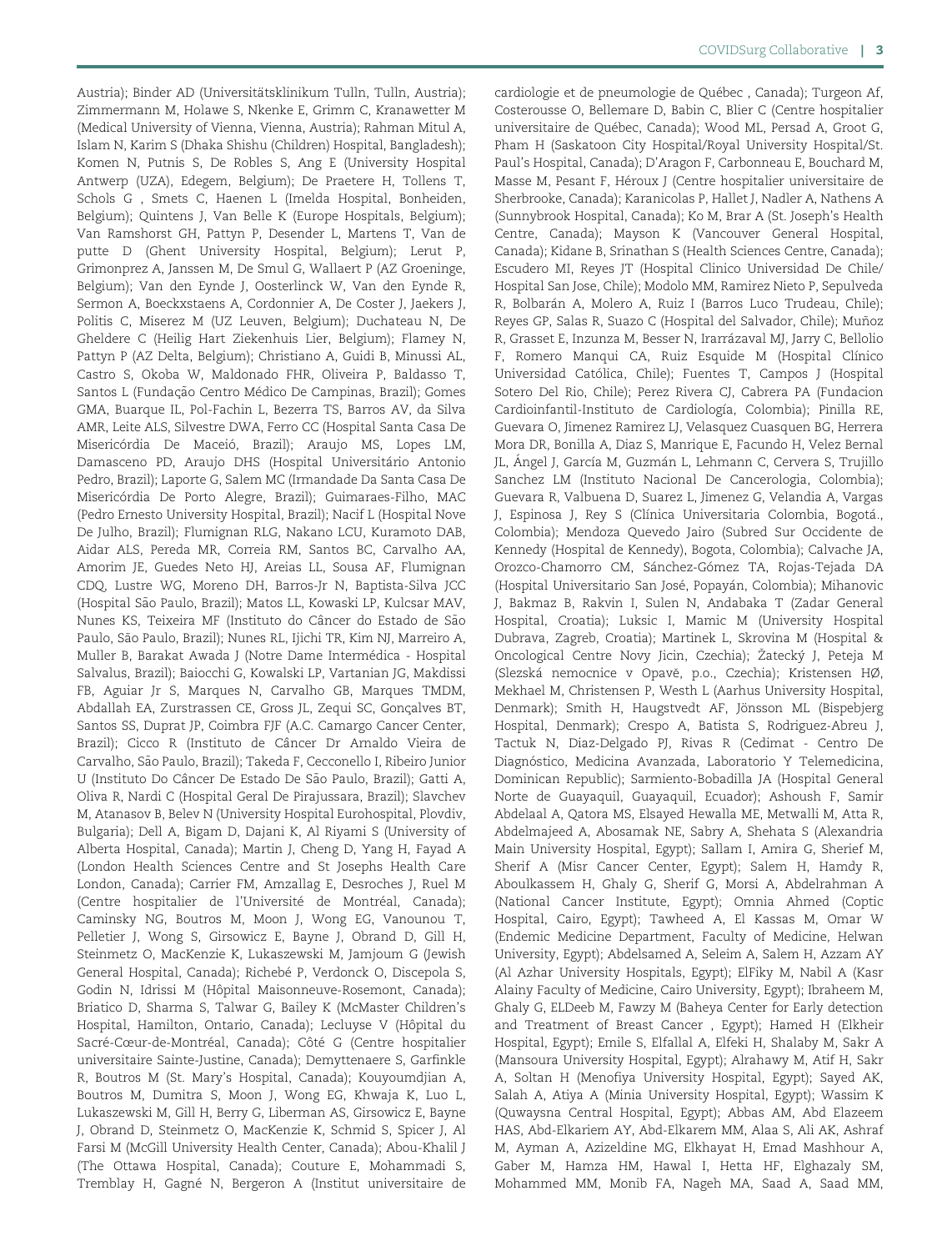Shahine M, Yousof EA, Youssef A (Assiut University Hospital, Assiut, Egypt); Esmail E, Khalaf M (Kafr Elzyat Hospital, Egypt); Eldaly A (El-Menshawy Hospital, Egypt); Ghoneim A, Hawila A, Badr H, Elhalaby I, Abdel-bari M, Elbahnasawy M, Hamada MK, Morsy MS, Hammad M, Hammad M, Essa M, Fayed MT, Elzoghby M, Rady M, Hamad O, Salman S, Sarsik S, Abd-elsalam S, Gamal Badr S, El-Masry Y (Tanta University Hospital, Egypt); Moahmmed MMH (Zagazig University Hospitals, Zagazig, Egypt); Hailu S, Wolde A, Mengesha M, Nida S, Workneh M, Y Ahmed M, Fisseha T, Kassa D, Zeleke H, Admasu A, Laeke T, Tirsit A, Gessesse M, Addissie A (Tikur Anbessa (Black Lion) Hospital-Addis Ababa University, Ethiopia); Bekele K (Maddawalabu University Goba Referral Hospital, Ethiopia); Kauppila JH, Sarjanoja E (Länsi-Pohja Central Hospital, Finland); Testelin S, Dakpé S, Devauchelle B, Bettoni J, Lavagen N (CHU Amiens, France); Schmitt F, Lemée JM, Boucher S, Breheret R, Kün-Darbois JD, Kahn A, Gueutier A, Bigot P (CHU Angers, France); Borraccino B (Centre Hospitalier Auxerre, Auxerre, France); Lakkis Z, Doussot A, Heyd B, Manfredelli S, Mathieu P, Paquette B, Turco C, Barrabe A, Louvrier A (CHU Besançon, France); Moszkowicz D, Giovinazzo D, Bretagnol F (Hôpital Louis-Mourier - Ap-Hp, France); Police A, Charre L, Volpin E, Braham H, El Arbi N, Villefranque V, Bendjemar L (Hôpital Simone Veil, France); Girard E, Abba J, Trilling B (CHU Grenoble-Alpes, Hôpital Michallon, France); Chebaro A, Lecolle K, Truant S, El Amrani M, Zerbib P, Pruvot FR, Mathieu D, Surmei E, Mattei L, Marin H (CHU Lille, France); Christou N, Ballouhey Q, Ferrero P, Coste Mazeau P, Tricard J, Barrat B, Taibi A, Usseglio J, Laloze J, Salle H, Fourcade L (Chu Limoges, France); Duchalais E, Regenet N, Rigaud J, Waast D, Denis W, Malard O, Buffenoir K, Espitalier F, Ferron C, Varenne Y, Crenn V, De Vergie S, Cristini J, Samarut E (Nantes University Hospital, France); Tzedakis S, Bouche PA, Gaujoux S (Hôpital Cochin - Aphp, France); Kantor E (AP-HP Hopital Bichat Claude Bernard, Paris, France); Gossot D, Seguin-Givelet A, Fuks D, Grigoroiu M, Sanchez Salas R, Cathelineau X, Macek P, Barbé Y, Rozet F, Barret E, Mombet A, Cathala N, Brian E, Zadegan F, Conso C (Institut Mutualiste Montsouris, France); Blanc T, Broch A, Sarnacki S, (Necker Enfants Malades University Children Hospital - APHP, Paris ; Université de Paris, Paris, France); Ali L, Bonnard A, Peycelon M (Robert-Debré Children University Hospital - APHP, Paris ; Université de Paris, Paris, France); Hervieux E, Clermidi P, Maisonneuve E, Aubry E, Thomin A, Langlais T (Hôpital Trousseau - Aphp, France); Passot G,Glehen O, Cotte E, Lifante JC (Hopital Lyon Sud, Pierre Bénite, France); De Simone B, Chouillard E (Centre Hospitalier Intercommunal Poissy Saint Germain En Laye, France); Arnaud AP, Violas P (CHU Rennes - Hôpital Sud, France); Bergeat D, Merdrignac A, Arnaud AP (Chu Rennes - Hopital Pontchaillou, France); Scalabre A, Perotto LO, Le Roy B, Haddad E, Vermersch S (Chu Saint Etienne, France); Ezanno AC, Barbier O, Vigouroux F, Malgras B, Aime A (Hia Begin, France); Seeliger B, Mutter D, Philouze G, Pessaux P (IHU-Strasbourg / Strasbourg University Hospitals, France); Germain A, Chanty H, Ayav A (CHRU Nancy, France); Kassir R, Von theobald P, Sauvat F (CHU Reunion, France); O'Connor J, Mayombo Idiata M, O'Connor Z, Tchoba S (Bongolo Hospital, Gabon); Modabber A, Winnand P, Hölzle F (University Hospital Aachen, Germany); Sommer B, Shiban E, Wolf S, Anthuber M, Sommer F (University Hospital Augsburg, Germany); Kaemmerer D, Schreiber T (Zentralklinik Bad Berka, Germany); Kamphues C, Lauscher JC, Schineis C, Loch FN, Beyer K (Charité University Medicine, Campus Benjamin Franklin, Germany); Nasser S, Sehouli J (Charité Comprehensive Cancer Center, Germany); Höhn P, Braumann C, Reinkemeier F, Uhl W (St Josef-Hospital, Bochum, Germany); Weitz J, Bork U, Welsch T, Praetorius C, Korn S, Distler M (University Hospital Carl Gustav Carus, Technical University Dresden, Germany); Fluegen G, Knoefel WT, Vay C (University Hospital Duesseldorf, Germany); Golcher H, Grützmann R, Binder J (Universitätsklinikum Erlangen, Germany); Meister P, Gallinat A, Paul A (University Hospital Essen, Essen, Germany); Schnitzbauer AA, Thoenissen P, El Youzouri H, Schreckenbach T, Nguyen TA (Frankfurt University Hospital, Goethe University, Frankfurt, Germany); Eberbach H, Bayer J, Erdle B, Sandkamp R (Medical Center – Albert-Ludwigs-University of Freiburg, Faculty of Medicine, Germany); Nitschke C, Izbicki J, Uzunoglu FG, Koenig D, Gosau M, Böttcher A, Heuer A, Klatte TO, Priemel M, Betz CS, Burg S, Möckelmann N, Busch CJ, Bewarder J, Zeller N, Smeets R, Thole S, Vollkommer T, Speth U, Stangenberg M (University Medical Center Hamburg-Eppendorf, Germany); Hakami I, Boeker C, Mall J (KRH Nordstadt-Siloah Hospitals, Hannover, Germany); Schardey HM , von Ahnen T, von Ahnen M, Brunner U (Agatharied Hospital, Hausham, Germany); Tapking C, Kneser U, Hirche C, Jung M, Kowalewski KF (BG Trauma Center Ludwigshafen, Germany); Kienle P (Theresienkrankenhaus, Mannheim, Germany); Reissfelder C, Seyfried S, Herrle F, Hardt J, Galata C, Birgin E, Rahbari N, Vassos N (Mannheim University Medical Center (Universitätsmedizin Mannheim), Germany); Stoleriu MG, Hatz R (Asklepios Pulmonary Hospital, Munich Gauting, Germany); Albertsmeier M, Börner N, Lampert C, Werner J (Department of General, Visceral and Transplantation Surgery, Ludwig-Maximilians-Universität Munich, Munich, Germany); Kuehlmann B, Prantl L (University Hospital Regensburg, Regensburg, Germany); Brunner SM, Schlitt HJ, Brennfleck F, Pfister K, Oikonomou K (University Medical Center Regensburg, Department of Surgery, Germany); Reinhard T, Nowak K (RoMed Klinikum Rosenheim, Germany); Ronellenfitsch U, Kleeff J, Delank KS, Michalski CW, Szabo G (University Hospital Halle (Saale), Germany); Widyaningsih R, Stavrou GA (Klinikum Saarbrücken, Germany); Bschorer R, Mielke J, Peschel T (Helios Kliniken Schwerin, Germany); Königsrainer A, Quante M, Löffler MW, Yurttas C (University Hospital Tübingen, Department of General, Visceral and Transplant Surgery, Germany); Doerner J, Seiberth R (Helios Universitätsklinikum Wuppertal (Universität Witten/Herdecke), Germany); Bouchagier K, Klimopoulos S, Paspaliari D, Stylianidis G (Evaggelismos General Hospital, Greece); Syllaios A, Baili E, Schizas D, Liakakos T, Charalabopoulos A, Zografos C, Spartalis E (Laiko University Hospital, Greece); Manatakis DK, Tasis N, Antonopoulou MI (Athens Naval and Veterans Hospital, Greece); Xenaki S, Xynos E, Chrysos E, Athanasakis E, Tsiaousis J (University Hospital of Heraklion Crete and Interclinic Hospital of Crete, Greece); Lostoridis E, Tourountzi P (Kavala General Hospital, Greece); Tzovaras G, Tepetes K, Zacharoulis D, Baloyiannis I, Perivoliotis K, Hajiioannou J, Korais C, Gkrinia E, Skoulakis CE, Saratziotis A, Koukoura O, Symeonidis D, Diamantis A (General University Hospital of Larissa, Greece); Tsoulfas G, Christou CD, Tooulias A, Papadopoulos V, Anthoulakis C, Grimbizis G, Zouzoulas D, Tsolakidis D (Papageorgiou General Hospital, Greece); Tatsis D, Christidis P, Loutzidou L, Ioannidis O, Astreidis I, Antoniou A, Antoniadis K, Vachtsevanos K, Paraskevopoulos K, Kalaitsidou I, Alexoudi V, Stavroglou A, Mantevas A, Michailidou D, Grivas T, Deligiannidis D, Politis S, (George Papanikolaou General Hospital of Thessaloniki, Greece); Barrios Duarte A, Portilla AL, Lowey MJ, Recinos G, Lopez Muralles I (Hospital General De Enfermedades, Guatemala); Siguantay MA (Hospital Roosevelt, Guatemala City, Guatemala); Estrada EE, Aguilera-Arévalo ML, Cojulun JM,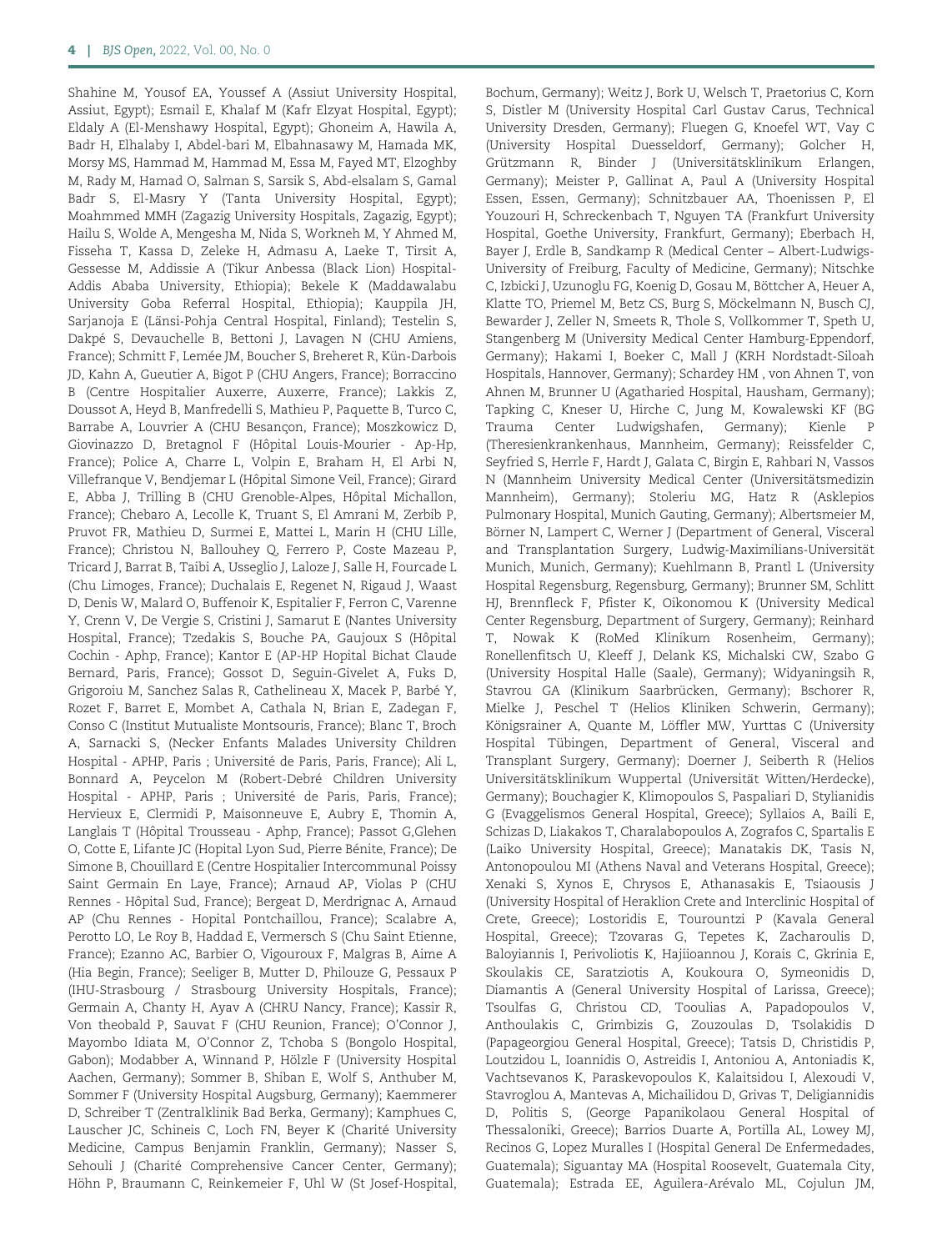Echeverría-Dávila G (Hospital General San Juan De Dios, Guatemala City, Guatemala); Marín C, Icaza de Marín GC (Hospital Regional De Zacapa, Guatemala); Kok SY, Joeng HKM, Chan LL, Lim D (United Christian Hospital, Hong Kong); Novak Z, Echim T (National Institute of Oncology, Hungary); Suszták N, Banky B (Szent Borbála Kórház, Hungary); Kembuan G, Pajan H, Islam AA (Rsud Wahidin Sudirohusodo, Indonesia); Rahim F (Baghaei Hospital, Iran); Safari H (Golestan Hospital & Ahvaz Jundishapur University of Medical Sciences, Iran); Mozafari M, Brouki Milan P, Tizmaghz A, Rezaei Tavirani M (Firoozabadi Hospital, Iran); Ahmed A (Baghdad Medical City, Iraq); Hussein R (Zafaraniyah General Hospital, Iraq); Fleming C, O'Brien S, Kayyal MY, Daly A, Killeen S, Corrigan M (Cork University Hospital, Ireland); De Marchi J, Hill A, Farrell T, Davis NF, Kearney D, Nelson T (Beaumont Hospital, Ireland); Maguire PJ, Barry C, Farrell R, Smith LA, Mohan HM, Mehigan BJ, Mccormick P, Larkin JO, Fahey BA, Rogers A, Donlon N, O'Sullivan H, Nugent T, Reynolds JV, Donohue C, Shokuhi P, Ravi N, Fitzgerald C, Lennon P, Timon C, Kinsella J, Smith J, Boyle T, Alazawi D, Connolly E, Butt W, Croghan SM, Manecksha RP (St. James's Hospital, Ireland); Fearon N, Winter D, Heneghan H, Maguire D, Gallagher T, Conlon K, Kennedy N, Martin S, Kennelly R, Hanly A, Ng KC, Fagan J, Geary E, Cullinane C, Hanly A, Carrington E, Geraghty J, McDermott E, Pritchard R, McPartland D, Boland M, Stafford A, Maguire D, Geoghegan J (St Vincent's University Hospital, Ireland); Elliott JA, Ridgway PF, Gillis AE, Bass GA, Neary PC, O'Riordan JM, Kavanagh DO, Reynolds IS, Conlon K, Joyce DP, Boyle E, Egan B, Whelan M, Elkady R, Tierney S, Connelly TM, Earley H, Umair M, O'Connell C, Manecksha RP, Thomas AZ, Rice D, Madden A, Bashir Y, Creavin B (Tallaght Hospital, Ireland); Cullivan O, Owens P, Canas-Martinez A, Murphy C, Pickett L, Murphy B, Mastrosimone A, Beddy D, Arumugasamy M, Allen M, Aremu M (Connolly Hospital Blanchardstown, Ireland); McCarthy C, O'Connor C, O'Connor DB, Kent E, Malone F, Geary M (Rotunda Hospital, Ireland); McKevitt KL, Lowery AJ, Ryan ÉJ, Aherne TM, Fowler A, Hassanin A, Hogan AM, Collins CG, Finnegan L, Carroll PA, Kerin MJ, Walsh SR (University Hospital Galway, Ireland); Nally D, Peirce C, Coffey JC, Cunningham RM, Tormey S (University Hospital Limerick, Ireland); Hardy NP, Neary PM (University Hospital Waterford/University College Cork, Ireland); Muallem-Kalmovich L, Kugler N, Lavy R, Zmora O (Shamir Medical Center, Israel); Horesh N (Sheba Medical Center, Israel); Vergari R (Ospedali Riuniti Di Ancona, Italy); Mochet S, Barmasse R, Usai A, Morelli L (Ospedale Regionale Umberto Parini, Italy); Picciariello A, Papagni V, Altomare DF (Azienda Ospedaliero Universitaria Consorziale Policlinico Di Bari, Italy); Colledan M, Zambelli MF, Tornese S, Camillo A, Rausa E, Bianco F, Lucianetti A (Asst-Papa Giovanni Xxiii- Bergamo, Italy); Prucher GM, Baietti AM, Ruggiero F, Maremonti P, Neri F, Ricci S, Biasini M, Zarabini AG (Ospedale Maggiore/Bellaria Carlo Alberto Pizzardi Ausl Bologna, Italy); Belvedere A, Bernante P, Bertoglio P, Boussedra S, Brunocilla E, Cipriani R, Cisternino G, De Crescenzo E, De Iaco P, Della Gatta AN, Dondi G, Frio F, Jovine E, Mineo Bianchi F, Neri J, Parlanti D, Perrone AM, Pezzuto AP, Pignatti M, Pilu G, Pinto V, Poggioli G, Ravaioli M, Rottoli M, Schiavina R, Serenari M, Serra M, Solli P, Taffurelli M, Tanzanu M, Tesei M, Violante T, Zanotti S (Sant'orsola Hospital, Alma Mater Studiorum University of Bologna, Italy, Italy); Tonini V, Sartarelli L, Cervellera M, Gori A (S.Orsola-Malpighi Hospital, Italy); Armatura G, Scotton G, Patauner S, Frena A (St. Moritz Hospital, Italy); Podda M, Pisanu A, Esposito G, Frongia F (Cagliari University Hospital, Italy); Abate E, Laface L, Casati M, Schiavo M, Casiraghi T (Ospedale Vittorio Emanuele III - Carate Brianza, Italy); Sammarco G, Gallo G,

Vescio G, Fulginiti S, Scorcia V, Giannaccare G, Carnevali A (University 'Magna Graecia' of Catanzaro, Italy); Giuffrida MC, Marano A, Palagi S, Di Maria Grimaldi S, Testa V, Peluso C, Borghi F, Simonato A, Puppo A, D'Agruma M, Chiarpenello R, Pellegrino L, Maione F, Cianflocca D, Pruiti Ciarello V, Giraudo G, Gelarda E, Dalmasso E, Abrate A, Daniele A, Ciriello V, Rosato F, Garnero A, Leotta L (Santa Croce E Carle Hospital, Cuneo, Italy); Giacometti M, Zonta S (San Biagio Hospital, Domodossola - ASL VCO, Italy); Lomiento D, Taglietti L, Dester S, Compagnoni B, Viotti F, Cazzaniga R, Del Giudice R (Asst Valcamonica Ospedale Di Esine, Italy); Mazzotti F, Pasini F, Ugolini G (Ospedale per gli Infermi di Faenza, Italy); Fabbri N, Feo CV, Righini E, Gennari S (Azienda Unità Sanitaria Locale di Ferrara, Università di Ferrara, Italy); Chiozza M, Anania G, Urbani A, Koleva Radica M, Carcoforo P, Portinari M, Sibilla M (Azienda Ospedaliero Universitaria Sant'Anna, Italy); Anastasi A, Bartalucci B, Bellacci A, Canonico G, Capezzuoli L, Di Martino C, Ipponi P, Linari C, Montelatici M, Nelli T, Spagni G, Tirloni L, Vitali A (Ospedale San Giovanni Di Dio, Italy); Agostini C, Alemanno G, Bartolini I, Bergamini C, Bruscino A, Checcucci C, De Vincenti R, Di Bella A, Fambrini M, Fortuna L, Maltinti G, Muiesan P, Petraglia F, Prosperi P, Ringressi MN, Risaliti M, Sorbi F, Taddei A (Azienda Ospedaliera Universitaria Careggi, Italy); Lizzi V, Vovola F, Arminio A, Cotoia A, Sarni AL (Ospedali Riuniti Azienda Ospedaliera Universitaria Foggia, Italy); Familiari P, D'Andrea G, Picotti V, Bàmbina F (Fabrizio Spaziani, Italy); Fontana T (Vittorio Emanuele, Italy); Barra F, Ferrero S, Gustavino C, Kratochwila C, Ferraiolo A, Costantini S, Batistotti P, Aprile A, Almondo C, Ball L, Robba C, Scabini S, Pertile D, Massobrio A, Soriero D (IRCCS Ospedale Policlinico San Martino, Italy); D'Ugo S, Depalma N, Spampinato MG ("Vito Fazzi" Hospital, Italy); Lippa L, Gambacciani C, Santonocito OS, Aquila F, Pieri F (Spedali Riuniti Di Livorno, Italy); Ballabio M, Bisagni P, Longhi M, Armao T, Madonini M, Gagliano A, Pizzini P (Ospedale Maggiore Di Lodi, Italy); Costanzi A, Confalonieri M, Monteleone M, Colletti G, Frattaruolo C, Mari G (San Leopoldo Mandic, Italy); Spinelli A, Mercante G, Spriano G, Gaino F, Ferreli F, De Virgilio A, Rossi V, Carvello MM, Di Candido F, Kurihara H, Marrano E, Torzilli G, Castoro C, Carrano FM (Humanitas Clinical and Research Center - IRCCS, Rozzano (MI), Italy); Martinelli F, Macchi A, Fiore M, Pasquali S, Cioffi SPB, Baia M, Abatini C, Sarre C, Mosca A, Biasoni D, Gronchi A, Citterio D, Mazzaferro V, Cadenelli P, Gennaro M, Capizzi V, Guaglio M, Sorrentino L, Bogani G, Sarpietro G, Giannini L, Comini LV, Rolli L, Folli S, Raspagliesi F, Piazza C, Cosimelli M, Salvioni R (Fondazione IRCCS Istituto Nazionale dei Tumori, Milano, Italy); Antonelli B, Baldari L, Boni L, Cassinotti E, Pignataro L, Rossi G, Torretta S, Beltramini GA, Gianni' A (Fondazione IRCSS Ca' Granda - Ospedale Maggiore Policlinico, Italy); Tagliabue M, De Berardinis R, Pietrobon G, Chu F, Cenciarelli S, Adamoli L, Ansarin M, Fumagalli Romario U, Mastrilli F (Istituto Europeo Di Oncologia - IRCCS, Milano, Italy); Mariani NM, Nicastro V (Asst Santi Paolo E Carlo, Italy); Cellerino P (Ospedale Fatebenefratelli E Oftalmico, Italy); Colombo F, Frontali A, Bondurri A, Guerci C, Maffioli A, Ferrario L (Ospedale Luigi Sacco Milano, Italy); Candiani M, Bonavina G, Ottolina J, Valsecchi L, Mortini P, Gagliardi F, Piloni M, Medone M, Negri G, Bandiera A, De Nardi P, Sileri P, Carlucci M, Pelaggi D, Rosati R, Vignali A, Parise P, Elmore U (San Raffaele Scientific Institute, Milan, Italy); Tamini N, Nespoli LC, Rennis M, Pitoni L, Chiappetta MF, Vico E, Fruscio R, Grassi T (Ospedale San Gerardo, Universita` degli Studi di Milano Bicocca, Italy); Sasia D, Migliore M, Gattolin A, Rimonda R, Travaglio E, Olearo E (Regina Montis Regalis Hospital, Mondovì, Italy); Tufo A, Marra E, Maida P, Marte G, Tammaro P (Ospedale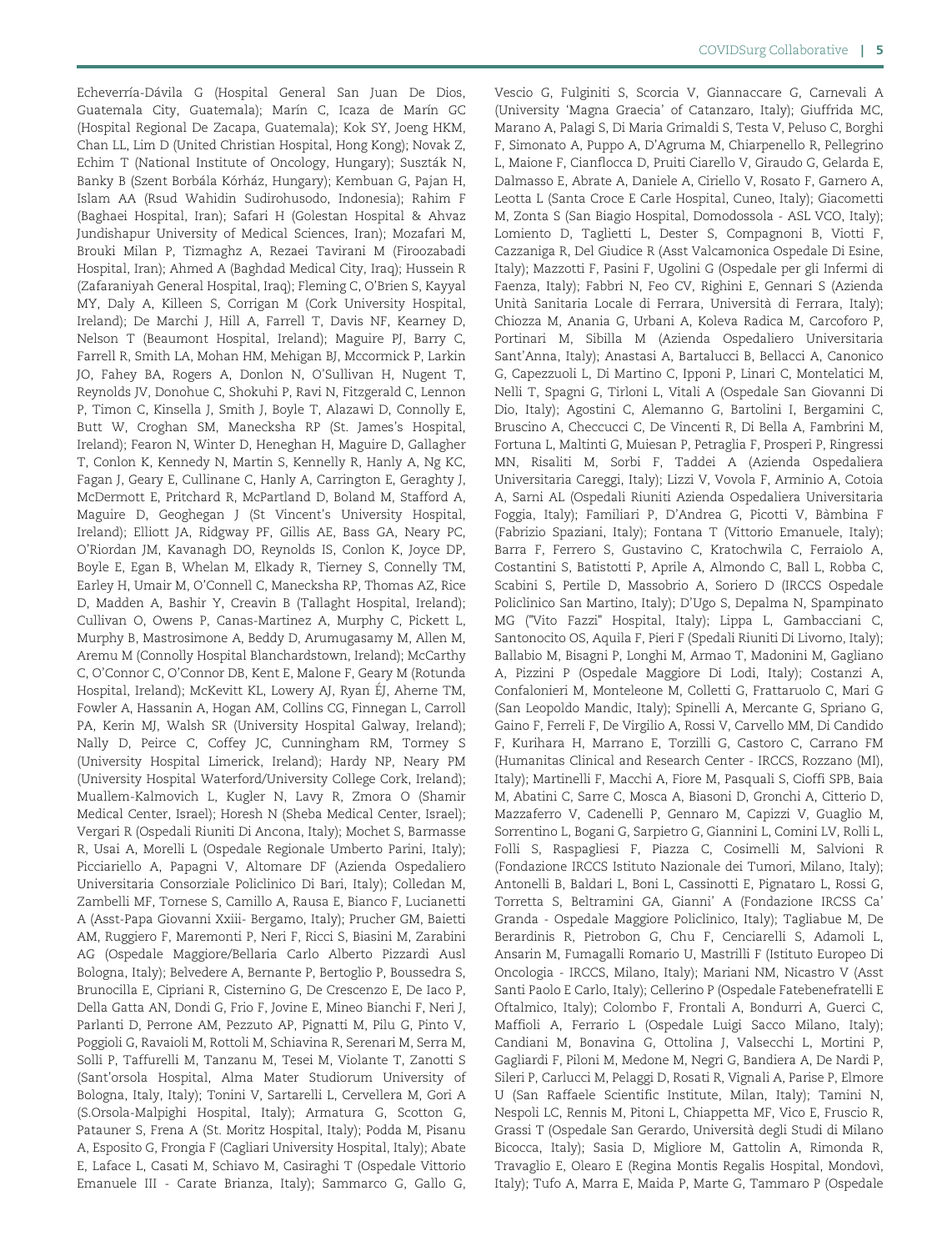Del Mare, Italy); Bianco F, Incollingo P (Ospedale S. Leonardo - Asl Napoli 3 Sud, Castellammare Di Stabia, Italy); Izzo F, Belli A, Patrone R, Albino V, Leongito M, Granata V, Piccirillo M, Palaia R (Istituto Nazionale Tumori Fondazione, G. Pascale-IRCCS, Naples, Italy); Francone E, Gentilli S, Nikaj H (Azienda Ospedaliero Universitaria Maggiore Della Carità, Novara, Italy); Fiorini A, Norcini C, Chessa A (San Giovanni Di Dio, Italy); Marino MV, Mirabella A, Vaccarella G (Azienda Ospedaliera, Ospedali Riuniti Villa Sofia-Cervello, Palermo, Italy); Musini L, Ampollini L, Bergonzani M, Varazzani A, Bellanti L, Domenichini M, Rossi G, Cabrini E, Fornasari A, Freyrie A, Dejana DO, D'Angelo G, Bertoli G, Di Lella F, Bocchialini G, Falcioni M, Lanfranco D, Poli T (Azienda Ospedaliero-Universitaria di Parma, Italy); Giuffrida M, Annicchiarico A, Perrone G, Catena F (Parma University Hospital, Italy); Raffaele A (Policlinico San Matteo, Italy); De Manzoni Garberini A (Ospedale Civile Spirito Santo, Italy); Baldini E, Conti L, Ribolla M, Capelli P, Isolani SM, Maniscalco P, Cauteruccio M, Ciatti C, Puma Pagliarello C, Gattoni S (Ospedale "Guglielmo Da Saliceto" - Dipartimento di Chirurgia - Piacenza, Italy); Galleano R, Malerba M, Ciciliot M (Ospedale Santa Corona, Pietra Ligure (SV), Pietra Ligure, Italy); Farnesi F, Calabrò M, Pipitone Federico NS, Lunghi EG, Muratore A (Edoardo Agnelli, Italy); Morelli L, Di Franco G, Palmeri M, Tartaglia D, Coccolini F, Chiarugi M, Simoncini T, Gadducci A, Caretto M, Giannini A, Perutelli A, Domenici L, Garibaldi S, Capanna R, Andreani L, Furbetta N, Guadagni S, Bianchini M, Gianardi D (Azienda Ospedaliero Universitaria Pisana, Italy); Pinotti E, Montuori M, Carissimi F, Baronio G (Policlinico San Pietro, Italy); Zizzo M, Castro Ruiz C, Annessi V, Montella MT, Falco G, Mele S, Ferrari G, Mastrofilippo V, Mandato VD, Aguzzoli L (Azienda Unita` Sanitaria Locale - IRCCS Di Reggio Emilia, Italy); Corbellini C, Baldi C, Sampietro GM (Ospedale Di Rho - Asst Rhodense, Italy); Palini GM, Zanini N, Garulli G (Ospedale Infermi di Rimini, Rimini, Italy); Barone R, Murgese A, Mungo S, Grasso M, Marafante C, Birolo SL, Moggia E, Caccetta M, Masciandaro A, Deirino A, Garino M (Ospedale Degli Infermi Di Rivoli, Italy); Perinotti R, Maiello F (Ospedale degli Infermi, Biella, Italy); Gordini L, Lombardi CP, Marzi F, Marra AA, Ratto C, Di Muro M, Litta F, De Simone V, Cozza V, Rosa F, Agnes A, Parello A, Alfieri S, Sganga G (Fondazione Policlinico Universitario Agostino Gemelli IRCCS, Italy); Lapolla P, Mingoli A, De Toma G, Fiori E, La Torre F, Sapienza P, Brachini G, Cirillo B, Iannone I, Zambon M, Chiappini A, Meneghini S, Fonsi GB, Cicerchia PM, Bruzzaniti P, Santoro A, Frati A, Marruzzo G, Ribuffo D (Policlinico Umberto I Sapienza University of Rome, Italy); Sagnotta A, Marino Cosentino L, Mancini S (Ospedale San Filippo Neri, Italy); Lisi G, Spoletini D (Sant'Eugenio Hospital, Italy); Bellato V Campanelli M, Sica G, Siragusa L, (Policlinico Tor Vergata Hospital, Rome, Italy); Bonavina L, Asti E, Bernardi D, Lovece A (IRCSS Policlinico San Donato, University of Milan, Italy); Perra T, Porcu A, Fancellu A, Feo CF, Scanu AM (Cliniche San Pietro, A.O.U. Sassari, Italy); Tuminello F, Galleano R, Franceschi A, Langone A (San Paolo, Italy); Fleres F, Spolini A, Bordoni P, Franzini M, Clarizia G, Grechi A, Longhini A (Ospedale Di Sondrio (Asst Valtellina E Alto Lario), Italy); Guaitoli E, Manca G (Perrino Hospital Brindisi, Italy); Grossi U, Novello S, Zanus G, Romano M, Rossi S (Ca' Foncello Treviso - DISCOG, Universita` di Padova, Italy); Ferrara F (San Carlo Borromeo Hospital, ASST Santi Paolo e Carlo, Italy); La Torre M (Fabia Mater Hospital, Rome, Italy); Pirozzolo G, Recordare A (Dell'Angelo Hospital, ULSS3 Serenissima, Venezia, Italy); Paiella S, Turri G, Rattizzato S, Campagnaro T, Guglielmi A, Pedrazzani C, Ruzzenente A, Poletto E, Conci S, Casetti L, Fontana M, Salvia R, Malleo G, Esposito A, Landoni L, De Pastena M, Bassi C, Tuveri M, Nobile S ,

Marchegiani G, Bortolasi L (Azienda Ospedaliera Universitaria Integrata Di Verona, Italy); Sambugaro E, Malavolta M, Moretto G, Impellizzeri H, Inama M (Ospedale Pederzoli, Italy); Barugola G, Ascari F, Ruffo G (IRCCS Ospedale Sacro Cuore Don Calabria, Negrar di Valpolicella (Verona), Italy); Granieri S, Cotsoglou C (Asst Vimercate, Italy); Berselli M, Desio M, Marchionini V, Cocozza E (ASST Settelaghi, Varese, Italy); Di Saverio S, Ietto G, Iovino D, Carcano G (University of Insubria, Ospedale di Circolo e Fondazione Macchi (Varese), Varese Lombardy, Italy); Ayasra F, Qasem A, Ayasra Y (Al-Basheer Hospital, Jordan); Al-Masri M, Abou Chaar MK, Al-Najjar H, Ghandour K, Alawneh F, Abdel Jalil R, Abdel Al S, Elayyan M, Ghanem R, Lataifeh I, Alsaraireh O (King Hussein Cancer Center, Jordan); Abu Za'nouneh FJ, Fahmawee T, Ibrahim A, Obeidat K (King Abdullah University Hospital, Jordan); Lee KJ (Keimyung University School of Medicine, Daegu, Korea); Shin SJ, Chung H (Keimyung University, Daegu, Korea); Albader I, Alabbad J, Albader MAS (Mubarak Al-Kabeer Hospital, Jabriya, Kuwait); Bouhuwaish A, Taher AS, Omar MSM (Tobruk Medical Center, Libya); Abdulwahed E, Biala M, Morgom M (Tripoli Central Hospital, Libya); Elhadi A, Alarabi A, Msherghi A, Elhajdawe F, Alsoufi A (Tripoli University Hospital, Libya); Salamah A, Salama H, Bulugma M, Almabrouk H (Zawia Teaching Hospital, Libya); Venskutonis D, Dainius E, Kubiliute E, Bradulskis S, Parseliunas A, Kutkevicius J, Subocius A (Lithuanian University of Health Sciences Kaunas Clinical Hospital, Lithuania); Cheong YJ, Masood MS (Hospital Raja Permaisuri Bainun, Ipoh, Malaysia); Ngo CW, Saravanan R, Abdul Maei N (Hospital Enche' Besar Hajjah Khalsom, Malaysia); Hayati F, Amin Sahid N (Queen Elizabeth Hospital & Universiti Malaysia Sabah, Kota Kinabalu, Sabah, Malaysia); Yanowsky Reyes G, Orozco Perez J, Damian R, Santana Ortiz R, Colunga Tinajero CA (Antiguo Hospital Civil De Guadalajara, Mexico); Cordera F, Gómez-Pedraza A, Maffuz-Aziz A, Posada JA, De la Rosa Abaroa MA, Alvarez MR, Arrangoiz R, Hernández R (ABC Medical Center, Mexico); Bozada Gutierrez K, Trejo-Avila M, Valenzuela-Salazar C, Herrera-Esquivel J, Moreno-Portillo M (Hospital General Dr. Manuel Gea González, Mexico); Pinto-Angulo VM, Sosa-Duran EE, Ziad-Aboharp H, Jimenez Villanueva X (Hospital Juárez de México, Ciudad de México, Mexico); Soulé Martínez CE, Lupián-Angulo AI (Hospital Central Norte Pemex, Mexico); Martínez Zarate J Jacobo, Reyes Rodriguez E, Montalvo Dominguez G (Hospital Médica Sur, Ciudad de México, Mexico); Becerra García FC (Hospital San Ángel Inn Chapultepec, Mexico); Melchor-Ruan J, Vilar-Compte D, Romero-Bañuelos E, Herrera-Gomez A, Meneses-Garcia A, Isla-Ortiz D, Salcedo-Hernández RA, Hernández-Nava JM, Morales-Castelan JE (Instituto Nacional De Cancerologia, Mexico); Sarre C, Posadas-Trujillo OE, Buerba GA, Alfaro-Goldaracena A, Pena Gomez-Portugal E, Lopez-Pena G; Hinojosa CA, Mercado MA (Universidad Nacional Autonoma de Mexico, Instituto Nacional de Ciencias Medicas y Nutricion Salvador Zubiran, Mexico City, Mexico); Ramos-De la Medina A, Martinez L, Duran I, Gonzalez DS, Martinez MJ, Nayen Sainz de la Fuente A (Hospital Español Veracruz, Mexico); Miguelena L, Hernández Miguelena L (Hospital Regional Veracruz, Mexico); Louraoui SM, El Azhari A, Rghioui M (Cheikh Khalifa International University Hospital, Morocco); Khya E (Moulay Youssef, Morocco); Ghannam A, Souadka A, El Ahmadi B, Belkhadir ZH, Majbar MA, Benkabbou A, Mohsine R (Institut National D'oncologie, Morocco); Oudrhiri MY, Bechri H, Arkha Y, El Ouahabi A (Centre Hospitalier Universitaire Ibn Sina Rabat, Morocco); Frima H, Bachiri S, Groen LC (Noordwest Ziekenhuisgroep, Alkmaar, Netherlands); Verhagen T, ter Brugge FM (Ziekenhuisgroep Twente, Almelo, Netherlands); Scheijmans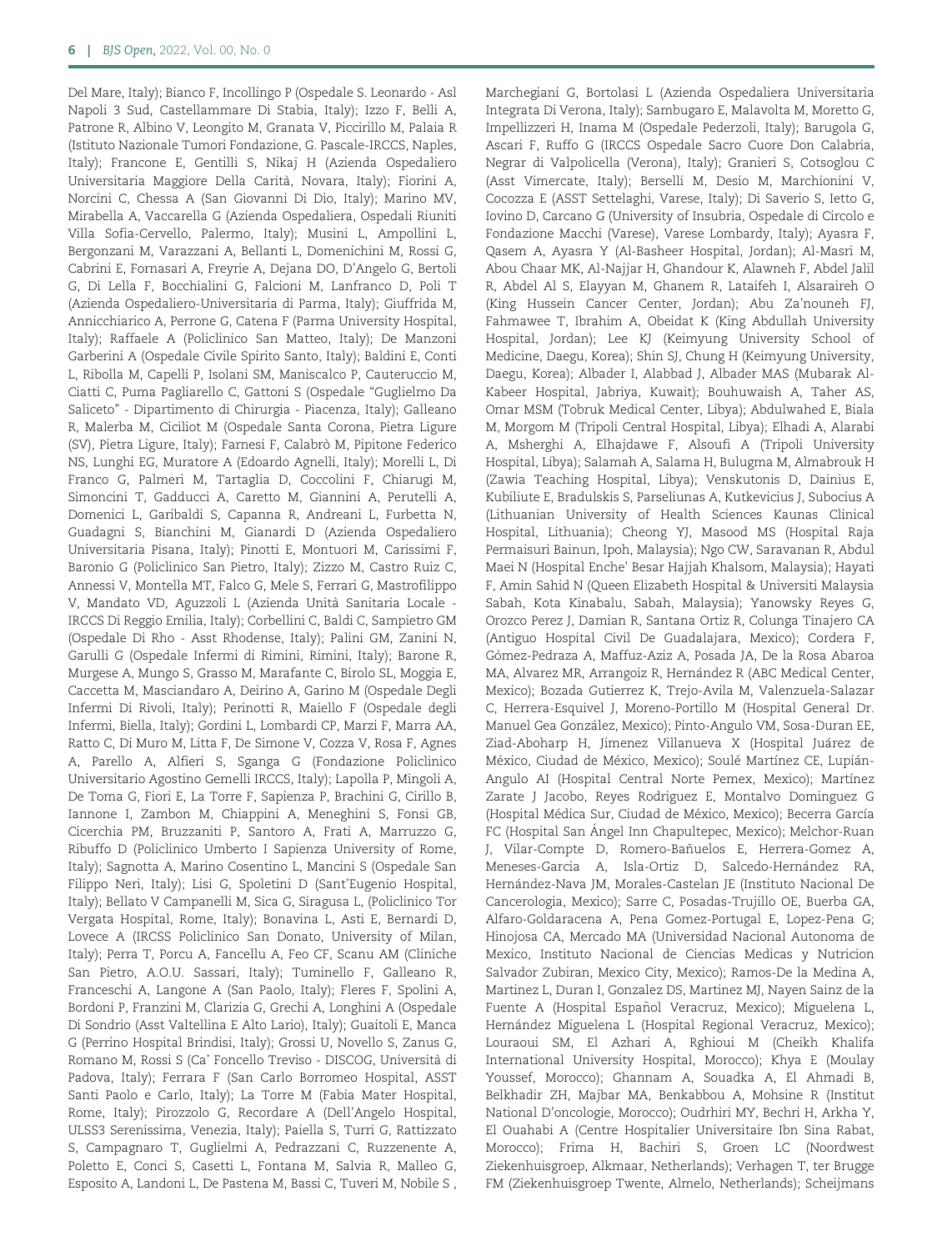JCG, Boermeester MA, Hompes R, Meima-van Praag EM, Sharabiany S (Amsterdam UMC, University of Amsterdam, Netherlands); Borgstein ABJ, Gisbertz SS, van Berge Henegouwen MI (Amsterdam UMC VUMV, Netherlands); Gans S, Van Duijvendijk P, Herklots T, De Hoop T, De Graaff MR, Sloothaak D, Bolster-van Eenennaam M, Baaij J, Klinkenbijl JHG (Gelre ziekenhuis, Apeldoorn, Netherlands); Van Eekeren R, Spillenaar Bilgen EJ (Rijnstate, Arnhem, Netherlands); Van der Burg SW, Harlaar NJ, Jonker FHW (Rode Kruis Ziekenhuis, Beverwijk, Netherlands); Vermaas M, Voigt KR (Ijsselland Ziekenhuis, Capelle aan den Ijssel, Netherlands); Nellensteijn D, Bensi EAB, (Curacao Medical Center, Willemstad, Curaçao, Curaçao, Netherlands); Posma-Bouman L (Slingeland Ziekenhuis, Netherlands); Van Sambeek M, Holscher M (Catharina Ziekenhuis, Eindhoven, Netherlands); Van den den Broek WT (St. Anna Ziekenhuis, Geldrop , Netherlands); HKruijff S, De Vries JPPM, Steinkamp PJ, Jonker PKC, Van der Plas WY, Bierman W, Janssen Y (University Medical Center Groningen, Netherlands); Franken J, Oosterling S (Spaarne Gasthuis, Netherlands); Boerma EG, Schweitzer D, Keulen MHF, Ketting S (Zuyderland MC, Sittard/Heerlen, Netherlands); Wegdam JA, Vries Reilingh TS de, Schipper E, Teeuwen PHE (Elkerliek Ziekenhuis, Helmond, Netherlands); Hendriks ER, Van Geloven AAW (Tergooi Hospital, Hilversum, Netherlands); Emous M, Poelstra R, Teunissen M (Medisch Centrum Leeuwarden, Leeuwarden, Netherlands); Gerritsen SL, Boerma D, (st. Antonius Ziekenhuis, Nieuwegein, Netherlands); De Reuver PR, Thunnissen F, Vermeulen BAM, Groen A, (Radboud Universitair Medisch Centrum, Nijmegen, Netherlands); Van Ginhoven TM, Viëtor CL, van der Oest MJW (Erasmus Medisch Centrum, Rotterdam, Netherlands); Vriens PWHE, Houwen T, J Heisterkamp (Elisabeth TweeSteden Ziekenhuis, Tilburg, Netherlands); van Petersen AS, van der Meij W, Stevens CT (Bernhoven, Uden, Netherlands); Pronk A, Bakker WJ (Diakonessenhuis, Utrecht, Netherlands); Richir MC, Vriens MR, Filipe MD, (University Medical Center Utrecht, Utrecht, Netherlands); Uittenbogaart M, Leclercq WKG, Sijmons JML, Vancoillie PJ (Maxima Medical Center, Netherlands); Konsten J, Van Heinsbergen M (VieCuri Medisch Centrum, Netherlands); Dekker NAM, den Boer FC (Zaans Medisch Centrum, Zaandam, Netherlands); Akinmade A, Adeyeye A, Enoch E, Fayose S (Afe Babalola University Multi-System Hospital, Nigeria); Okunlola AI, Adeniyi AA, Adeyemo OT, Adebara IO, Bakare A, Babalola OF, Abiyere OH, Banjo OO (Federal Teaching Hospital, Ido Ekiti, Nigeria); Olori S, Akaba OG, Agida ET, Abdullahi IH (University of Abuja Teaching Hospital, Nigeria); Egbuchulem IK, Olulana D, Lawal TA, Ogundoyin O, Oyelakin OA, Nwaorgu OG, Sule SO (University College Hospital, Nigeria); Makwe CC, Afolabi BB, Seyi-Olajide JO, Ademuyiwa AO, Bode CO, Atoyebi O, Elebute OA, Okunowo AA (Lagos University Teaching Hospital, Nigeria); Williams OM, Eke NG, Oshodi OA, Faboya OM, Adeniran AS, Omisanjo OA, Oshodi YA, Ogunyemi AA, Atobatele KM (Lagos State University Teaching Hospital, Nigeria); Adeyeye A, Aremu I, Olasehinde O, Abdur-Rahman L, Bello J, Popoola A, Sayomi TO, Raji HO, Adeleke N, Lawal B, Habeeb O, Agodirin O (University of Ilorin Teaching Hospital, Nigeria); Tolani MA, Sholadoye TT, Nwabuoku SE, Abubakar M (Ahmadu Bello University Teaching Hospital, Nigeria); Risteski T, Cvetanovska Naunova V, Jovcheski L, Lazova E (University Clinic for Pediatric Surgery, North Macedonia); Agledahl I (Hammerfest Hospital, Norway); Breuer RG (Soerlandet Hospital Kristiansand, Kristiansand, Norway); Massoud J (Khoula Hospital, Oman); Waqar SH, Rashid I, Ayubi A (Pakistan Institute of Medical Sciences, Pakistan); Bhatti ABH (Shifa International Hospital, Pakistan); Younis MU (Jinnah post

graduate medical center, Karachi, Pakistan); Ghouri A, Ayub B, Sayyed RH (Patel Hospital, Pakistan); Saleem A, Turk K, Alvi A, Abassy J, Khan S, Arshad M, Ahmed K, Siddiqui T, Pirzada A (Aga Khan University, Pakistan); Kerawala AA, Jamal A (Cancer Foundation Hospital, Pakistan); Rai L, Nafees Ahmed R, Memon AS (Dr Ruth K.m. Pfau Civil Hospital, Pakistan); Qureshi AU, Ayyaz M, Umar M, Butt U, Kashif M, Khan WH, Waris Farooka M, Wasim T (Services Hospital Lahore, Pakistan); Talat N,Tahir W, Naseem J (The Children's Hospital & The Institute of Child Health Lahore, Lahore, Pakistan); Akbar A, Afroze S, Ali L,Sultan A, Ali HB (Doctors Hospital, Pakistan); Janjua MH, Janjua A, Asghar S, Farooq MS, Sarwar MZ, Naqi SA, Gondal KM (King Edward Medical University, Mayo Hospital, Lahore, Pakistan); Bukhari SI (Lady Reading Hospital, Pakistan); Tariq M (North West General Hospital and Research Centre, Pakistan); Javed S, Yaqoob E, Ashraf M, Mahmood U, Raja Shabbir K (Holy Family Hospital, Pakistan); Abukhalaf SA, Amro A (Palestine Medical Complex, Palestine); Cabada Lee JM (Complejo Hospitalario Caja Seguro Social, Panama); Aguilar A (Hospital De Especialidades Pediatricas Css, Panama); Rodriguez E (Hospital Santo Tomas, Panama); Castillo K (Hospital Irma De Lourdes Tzanetatos CSS, Panama); Cukier M, Rodriguez-Zentner H, Arrue E (Pacifica Salud Hospital, Panama); Isaacs Beron R (Hospital Regional Rafael Hernandez Css, Panama); Rodríguez Gonzalez A (Hospital de Clínicas, II Cátedra de Clínica Quirúrgica, Universidad Nacional de Asunción, Asuncion, Paraguay); Panduro-Correa V, Cornelio DK (Hospital Hermilio Valdizan Medrano, Peru); Otiniano Alvarado CE, Caballero Sarabia VD (Arzobispo Loayza National Hospital, Peru); Vasquez-Ojeda XP, Lizzetti-Mendoza G, Niquen-Jimenez M, Shu-Yip SB, León Palacios JL, Borda-Luque G (Cayetano Heredia National Hospital, Peru); Zegarra SA, Huamán Egoávil E, Suazo Carmelo C (Guillermo Almenara National Hospital, Peru); Castro de la Mata R, Rivas D, Targarona J (Clínica Delgado Auna, Peru); Trujillo Y, Olivera Villanueva M (Hospital Nacional Daniel Alcides Carrión, Peru); Lahoud-Velaochaga A, Cabillas K, Castaneda W, Colina Casas J (Hospital Nacional Sergio ~ E. Bernales, Lima, Peru); Betalleluz Pallardel J, Camacho Zacarías F, Vélez Segura E, Cruz Condori DL (Hospital De Emergencias Jose Casimiro Ulloa, Peru); Huamán E (Hospital Guillermo Kaelin de la Fuente, Lima, Peru); Ugarte Oscco R, Vergel Cabrera C, Huamán Egoávil E (Hospital Emergencia Ate Vitarte, Lima, Peru); Carpio Colmenares YT, García Barrionuevo LA, Cárdenas Ruiz de Castilla D, Mansilla Doria P, Li Valencia MR (Clínica El Golf - Sanna, Peru); Salazar A, Sarmiento A, Díaz C, Morales E, Ore E, Zegarra H, Siccha J, Guardia M, Sandoval M, Mendiola GC, Mimbela M (Hospital Santa Rosa De Lima, Peru); Diaz-Ruiz R, Zeta LA, Cordova-Calle E, (Hospital Regional de Piura, Jose Cayetano Heredia , Peru); Nuñez HM (Hospital II-2 Tarapoto, Tarapoto, Peru); Ortiz-Argomedo MR (Hospital Belén de Trujillo, Trujillo, La Libertad, Peru); Caballero-Alvarado J, Salazar-Tantaleán A, Espinoza-Llerena R (Hospital Regional Docente de Trujillo, Trujillo, Peru); Aliaga-Ramos M (Hospital Alberto Hurtado Abadia, La Oroya - Yauli, Peru); Asodisen O, Jabagat E, Tedoy CM (Cebu City Medical Center, Cebu City, Philippines); Ramos RA, Lopez MPJ, Violago KLE, Aram R (Ospital Ng Makati, Philippines); Carlos Santos P, Filarca RFCarlos A, Santos P, Filarca RL (Medical Center Manila-ManilaMed, Manila, Philippines); Domingo EJ, Khu KJO, Lapitan MC, Sacdalan MDP, Kho MJN, Baticulon RE, Bravo SLR (Philippine General Hospital, University of The Philippines Manila, Philippines); Cueto, MAC, Ramos, CL, Fuentes, JR (José R. Reyes Memorial Medical Center, Manila, Philippines); Sadian H, Gumarao A, Barraquio A, Cruz EM, Gonzales AD (Pasig City General Hospital, Philippines); Reyes JAS, Salud JA, Tancinco EG,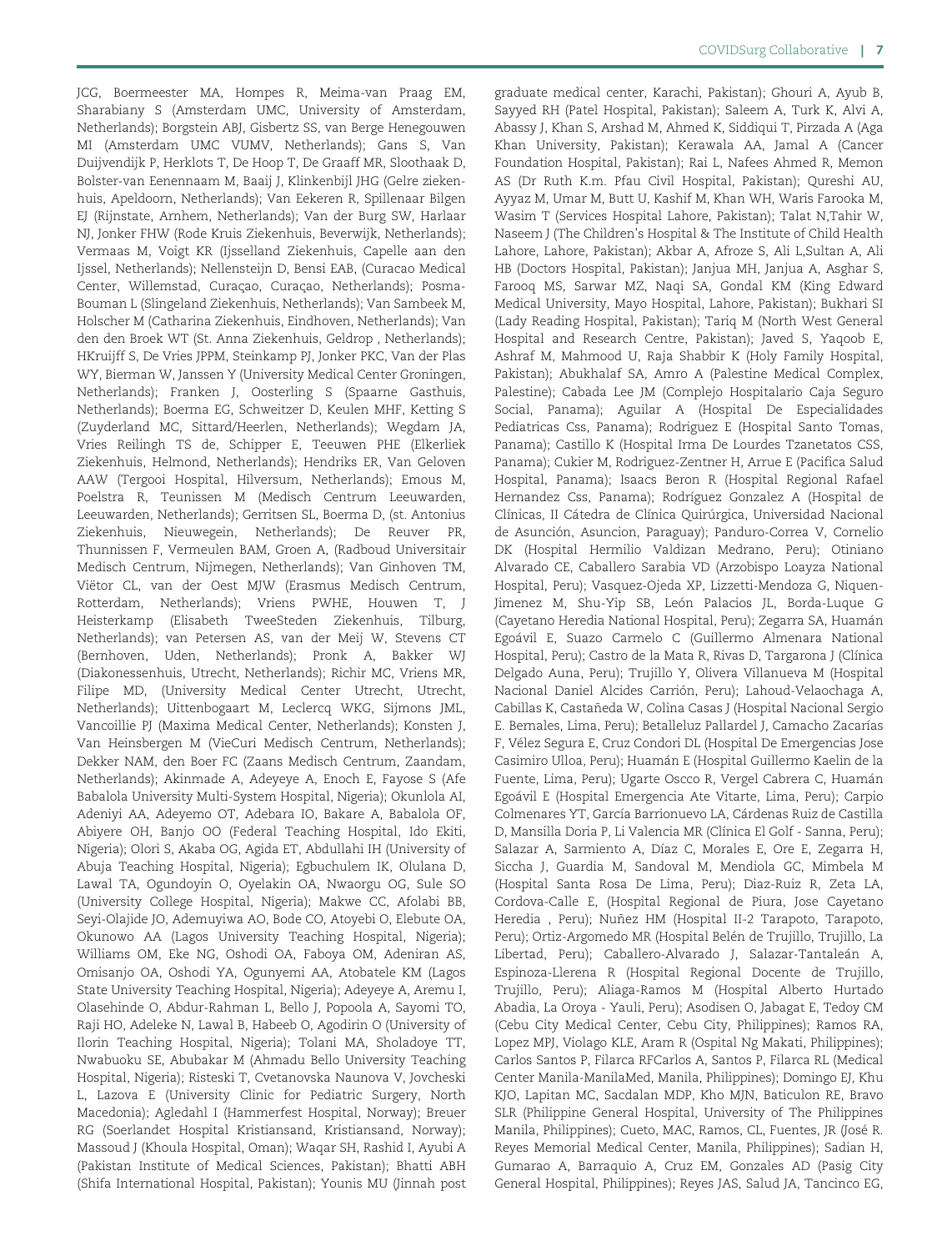Rivera RD, Lim JA (The Medical City, Philippines); Barcelon JC, Chiu JA, Carballo MI (Cardinal Santos Medical Center, Philippines); Major P, Gawron I, Jach R (Jagiellonian University Medical College, Poland); Borges F, Matos Costa P, Henriques S, Rodrigues SC (Hospital Garcia de Orta, Portugal); Goncalves N (Hospital De Braga, Portugal); Curvas JM (Hospital de Bragança, Bragança, Portugal); Cabeleira A, Branco C, Serralheiro P, Alves R, Teles T (Hospital De Cascais - Dr. José De Almeida, Portugal); Lázaro A, Canhoto C, Simões J, Costa M, Almeida AC, Nogueira O, Oliveira A, Athayde Nemésio R, Silva M, Lopes C, Amaral MJ, Valente da Costa A, Andrade R, Martins R, Guimarães A, Guerreiro P, Ruivo A, Camacho C, Duque M, Santos E, Breda D, Oliveira JM, De Oliveira Lopez AL, Garrido S, Colino M, De Barros J, Correia S, Rodrigues M (Centro Hospitalar E Universitário De Coimbra, Portugal); Cardoso P, Martins R, Teixeira J, Soares AP, Morais H, Pereira R, Revez T, Manso MI, Domingues JC, Henriques P, Ribeiro R, Ribeiro VI, Cardoso N, Sousa S, Martins dos Santos G (Centro Hospitalar Universitário do Algarve - Unidade De Faro, Portugal); Carvalho L, Osório C, Antunes J, Lourenço S, Balau P, Godinho M, Pereira A (Centro Hospitalar Entre o Douro e Vouga, Santa Maria da Feira, Portugal); Silva N, Kam da Silva Andrade A, Pereira Rodrigues A, Borges N, Correia J, Vieira I, Ribeiro T, Catarino J, Correia R, Pais F, Carreira Garcia R, Bento R, Cardoso J, Luis M, Santos E, Henriques J, Patena Forte J, Maciel J, Pinheiro Santos J, Silva M, Silva TP, Branquinho A (Centro Hospitalar Universitário Lisboa Central, Portugal); Caiado A (Instituto Português De Oncologia De Lisboa Francisco Gentil, Portugal); Miranda P, Garrido R, Peralta Ferreira M, Ascensao J, Costeira B, Cunha C, Rio ~ Rodrigues L, Sousa Fernandes M, Azevedo P, Ribeiro J, Lourenço I, Gomes H, Mendinhos G, Nobre Pinto A (Hospital Beatriz Angelo, Portugal); Ribeiro A, Gil CG, Lima-da-Silva C, Pereira C, Tavares F, Ferraz I, Almeida JI, Marialva J, Lopes L, Costa MJMA, Nunes-Coelho M, Teixeira MJ, Machado N, Alfonso JP, Saraiva P, Silva RL, Santos R, Almeida-Reis R, Correia-de-Sá T, Fernandes V, Almeida-Pinto J, Gonçalves JP (Centro Hospitalar do Tâmega e Sousa, Portugal); Santos-Sousa H, Cavaleiro S, Leite-Moreira AM, Pereira A, Pereira-Neves A, Faria CS, Monteiro JM, Nogueiro J, Sampaio-Alves M, Magalhaes Maia M, Vieira P, Pina-Vaz T, ~ Jácome F, Devezas V, Almeida A, Silveira H, Vaz S, Castanheira Rodrigues S (Centro Hospitalar E Universitário De São João, Portugal); Costa Santos D, Grilo JV, Abreu da Silva A, Claro M, Deus AC (Hospital Do Litoral Alentejano, Portugal); Branquinho R (Centro Hospitalar Medio Tejo, Portugal); Santos PMDD, Patrício B, Vieira Paiva Lopes AC (Hospital De Torres Vedras - Centro Hospitalar Do Oeste, Portugal); Mendes JM, Carvalho MF, Oliveira CM (Centro Hospitalar do Médio Ave, Portugal); Tojal A, Pinto J (Centro Hospitalar Tondela-Viseu, Portugal); Abutaka A, Zarour A, Abdelkareem M, Ali SM, Al Tarakji M, Alfkey R, Mukhtar K, Wani IR, Singh R, Ahmed K, Bouchiba N, Mahdi H, Abdelaziem Mustafa S, Al Ansari A (Hamad General Hospital, Qatar); Drasovean R, Caziuc A (Clinica Chirurgie I, Spitalul Clinic Judetean de Urgenta, Cluj-Napoca, Romania); Galliamov E, Agapov M, Kakotkin V, Semina E, Kubyshkin V, Kamalov A (Moscow Research and Educational Center, Lomonosov Moscow State University, Russian Federation); Efetov SK, Kochetkov VS, Garmanova T, Tsarkov P, Tulina I, Rodimov S, Markaryan D, Kazachenko E (Clinic of Coloproctology and Minimally Invasive Surgery, Sechenov Medical State University, Moscow, Russian Federation); Yanishev A, Abelevich A, Bazaev A, Kokobelyan A, Zarubenko P (Privolzhsky Research Medical University, Nizhny Novgorod Regional Clinical Hospital, Russian Federation); Zakharenko A, Novikova A (Pavlov First State Medical University of St. Petersburg, Russian Federation); Kim G, Shmatov D,

Stoliarov M, Kamenskikh M (Saint Petersburg State University Hospital, Saint Petersburg, Russian Federation); Nambi G (University Hospital, Saudi Arabia); Almulhim AS, Madkhali T, Alzouhir A, Alissa A (King Fahad Hospital Hofuf, Saudi Arabia); Alameer E, Badedi M, Alnami AQ, Darraj H (Jazan University - King Fahd Central Hospital - Sabia General Hospital - Baish General Hospital, Saudi Arabia); Alkhuzaie A, Khadwardi F, Abualjadayel M, Tashkandi W (King Abdulaziz Hospital and Oncology Center, Saudi Arabia); Farsi A, Malibary N, Trabulsi N, Farsi S (King Abdulaziz University Hospital, Saudi Arabia); Said bayazeed A, Nasser M, Siddiqui MS, Al Awwad S (King Fahad General Hospital, Saudi Arabia); Alshahrani M, Alsharif F, Fahmi MW (Aseer Central Hospital, Saudi Arabia); Gudal A, Alasmari A, Alqahtani S (King Abdullah Medical Complex - Jeddah, Saudi Arabia); Majrashi S, Mashat A, Al Raddadi R (East Jeddah General Hospital, Saudi Arabia); Alharbi A, Nasser Y, Hamayel H, Alhojaili A, Aljohani R (King Fahad General Hospital, Saudi Arabia); Sogair O (Ohud Hospital, Saudi Arabia); Alfarhan O, Alzahrani A, Alzomaili B, Tashkandi W (Hera General Hospital, Saudi Arabia); A Azab M (King Abdullah Medical City Makkah, Saudi Arabia); Alotaibi M, Maashi A, Zowgar A, Alsakkaf M (King Faisal Hospital, Saudi Arabia); Alnemary M, Khayat S, Felmban S, Almhmadi A (Alnoor Specialist Hospital, Saudi Arabia); Alqannas M, Cortés Guiral D, Alyami M, Elawad A (King Khalid Hospital, Najran, Saudi Arabia); Alhefdhi A, Alresaini F, Kurdi W, Tulbah M, Aldakheel M, Alsahan N, Koussayer S, Elsheikh H, Al-qattan M, Alshanafey S, Rafique A, Mahabbat N, Saeed B (King Faisal Specialist Hospital, Saudi Arabia); Al-Kharashi E, Alsowaina K, Arab N, Aljaber F, Al Hasan I, Alghamdi A, Badahdah F, Alghuliga A, Abdulfattah F, Alanazi F, Albaqami F, Alsuhaibani A (Prince Sultan Military Medical City, Saudi Arabia); AlFakhri A, Alqasem S, Alajaji N (King Fahad Medical City, Saudi Arabia); Nouh T, Bin Nasser A, Alowais J, Alburakan A, Alamri O, Albdah A, Alawi K, Alshalhoub M (King Saud University, Saudi Arabia); ElSanhoury K, Almofarreh A, Ibrahim S, Elshafie H, Osman I, Guzman T, Mutair H, Siddiqui A, Chowdhury S, Alghamdi R, Almutrafi S, Alfaifi J, D'Souza J, Alshitwi A, Alkreedees N, Alramadhan M, Alshehri M (King Saud Medical City, Saudi Arabia); Alzahrani A, Alobaysi S, Badr H, Alshahrani A (Security Forces Hospital, Saudi Arabia); Alshehri A, Alrashed M, Altahan T, Alsabahi T, Alhossaini R, Sbaih M (Prince Mohammed Bin Abdulaziz Hospital, Saudi Arabia); Alalawi Y, Alnwijy K, Al Ayed A (King Salman Armed Forces Hospital, Tabouk, Saudi Arabia); Ghedan S, Alharthi R, Awad S, I Sharara M, Abdelrhman S, Althobaiti W (King Faisal Medical Complex, Saudi Arabia); Srbinovic L, Perovic M, Mikovic Z, Nikolic B, Vasiljevic M, Pazin V, Mandic Markovic V, Dimitrijevic D, Zecevic N (Clinic for Gynecology and Obstetrics Narodni Front, Serbia); Gregoric P, Micic D, Loncar Z, Doklestic K, Ivancevic N (Clinic for Emergency Surgery, Emergency Center, Clinical Center of Serbia, Serbia); Djukic V, Stojakov D, Ilic R, Savic P, Pijanovic N, Milanovic M, Radosavljevic M, Dejanovic T, Kostic M, Paskas J, Bojic S, Stevanovic P, Djuric M (KBC Dr Dragisa Misovic-Dedinje, Serbia); Kadija M, Tulic G, Glisovic Jovanovic I (Clinic for Orthopaedic Surgery and Traumatology, Clinical Center of Serbia, Belgrade, Serbia); Lieske B (National University Hospital, Singapore, Singapore); Kayombo E, Kruger I, De Kock M, Malan A, Ferreira C, Du Preez H, Mulder W, Noel C, Le Grange S, Lusawana O (Universitas Academic Hospital Complex, South Africa); Kies C, Steyn E, Janson J, Buitendag JJP, Chu K, Mihalik M, Nel R, Naidoo S (Tygerberg Hospital, South Africa); Kloppers C, Nel D, Jonas E, Pickard H, Bernon M, Almgla N, Rayamajhi S, Mugla W (Groote Schuur Hospital, South Africa); Carapinha C (Netcare Clinton Hospital, Johannesburg, South Africa); Hyman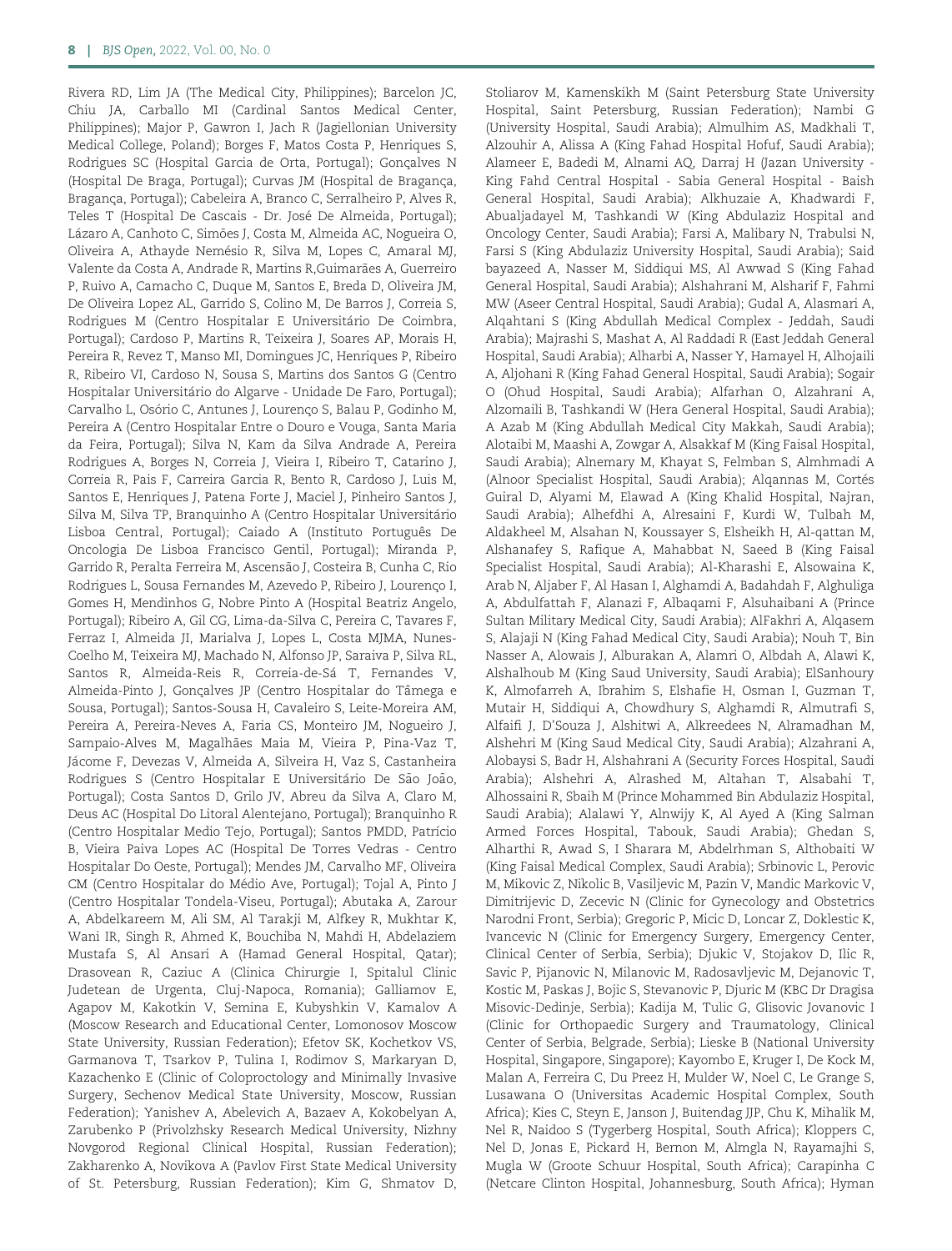GY, Fourtounas M, Moore R (Chris Hani Baragwanath Academic Hospital, South Africa); Sánchez Mozo A (Complejo Hospitalario Universitario De Albacete, Spain); Aguado Lopez H (Hellin Hospital, Spain); Zárate Pinedo A (Hospital Germans Trias i Pujol, Badalona, Spain); Jimenez Toscano M, Alonso de la Fuente N, Mancebo G, Cecchini L, Munarriz M, Cazador Labat M, López Campillo A, Martorell P, Espinosa CA (Hospital Del Mar, Spain); Caja Vivancos P, Villalabeitia Ateca I, Prieto Calvo M, Marín H, Martin Playa P, Gainza A, Aragon Achig EJ, Rodriguez Fraga A, Melchor Corcóstegui I, Mallabiabarrena Ormaechea G, Garcia Gutierrez JJ, Barbier L, Pesántez Peralta MA, Jiménez Jiménez M, Municio Martín JA, Gómez Suárez J, García Operé G, Pascua Gómez LA, Oñate Aguirre M (Hospital Universitario Cruces, Spain); Fernandez-Colorado A, De la Rosa-Estadella M, Gasulla-Rodriguez A, Serrano-Martin M, Peig-Font A, Junca-Marti S, Juarez-Pomes M, Garrido-Ondono S, Blasco-Torres L, Molina-Corbacho M, Maldonado-Sotoca Y, Gasset-Teixidor A, Blasco-Moreu J (Corporació Sanitària Parc Taulí, Spain); Gomez Fernandez L, Cayetano Paniagua L (Consorci Sanitari De Terrassa, Spain); Izquierdo O, Ventura D, Castellanos J (Parc Sanitari Sant Joan de Déu, Sant Boi de Llobregat, Barcelona, Spain); Ballester Vazquez E, Sanchez Lopez A, Balague Ponz C, Targarona Soler EM, Sanchez Cabús S, Molina Santos V, Gonzalez Lopez JA, Medrano Caviedes R, Moral Duarte A (Hospital De La Santa Creu I Sant Pau, Spain); Espin-Basany E, Pellino G, Blanco-Colino R (Vall D'hebron University Hospital, Spain); Turrado-Rodriguez V, Lacy AM, de Lacy FB, Morales X, Carreras-Castañer A, Torner P, Jornet-Gibert M, Balaguer-Castro M, Renau-Cerrillo M, Camacho-Carrasco P, Vives-Barquiel M, Campuzano-Bitterling B, Gracia I, Pujol-Muncunill R (Hospital Clínic de Barcelona, Spain); Martin-Sole O, Rubio-Palau J, Tarrado X, Garcia-Aparicio L, De Haro Jorge I, Martin A, Rojas-Ticona J, Perez-Bertolez S, Cuesta Argos M, Capdevila Vilaro B, Coronas Soucheiron M, Riba Martinez M, Saura Garcia L, Prat Ortells J, Bejarano Serrano M, Parri P, Massaguer C, Vicario F, Palazon Bellver P, Moraleda Gudayol I (Hospital Sant Joan de Deu de Barcelona, Spain); Lara A, Escobar D, Arrieta M, Garcia de cortazar U, Villamor Garcia I (Hospital Universitario De Basurto, Spain); Landaluce-olavarria A, Gonzalez De miguel M, Fernández Gómez Cruzado L, Begoña E, Lecumberri D (Hospital Urduliz, Spain); Acosta Mérida MA, Yepes Cano AF (Hospital Universitario De Gran Canaria Doctor Negrín, Spain); Estaire Gómez M, Padilla-Valverde D, Sánchez-García S, Sanchez-Pelaez D, Jimenez Higuera E, Picón Rodríguez R, Fernández Camuñas À, Martínez-Pinedo C, Garcia Santos EP, Muñoz-Atienza V, Moreno Pérez A, López de la Manzanara Cano CA (Hospital General Universitario De Ciudad Real, Spain); Ugarte-Sierra B, Ibáñez-Aguirre FJ, De Andres Olabarria U, Fernández Pablos FJ, Durán Ballesteros M, Sanz Larrainzar A (Hospital Universitario De Galdakao, Spain); Jiménez Carneros V, Valle Rubio A, Alonso-Lamberti L, Salazar A, García-Quijada J, Leon R, Rodriguez JL, Jimenez Miramón J, Jover JM, Martín Salamanca MB, Assaf M, Pérez Simón V, Landeo Agüero SA, Baeza Pintado N, Huertas Fernandez MA, Carabias A (Getafe University Hospital, Spain); Sosa MV, Lora-Cumplido P, Lanuza L (Hospital de Cabuenes, Spain); Galipienso Eri M, Garcia ~ Montesino JD, Dellonder Frigolé J, Noriego Muñoz D (Hospital Universitari De Girona Dr. Josep Trueta, Spain); Navarro-Sánchez A (Complejo Hospitalario Universitario Insular-Materno Infantil de Gran Canaria, Spain); Enjuto D, Perez Gonzalez M, Díaz Peña P, Gonzalez J, Marqueta De Salas M, Martinez Pascual P, Rodríguez Gómez L, Garcés García R, Ramos Bonilla A, Herrera-Merino N, Fernández Bernabé P, Cagigal Ortega EP, Hernández I, García de Castro Rubio E, Cervera I (Severo Ochoa University Hospital,

Spain); Sánchez-Guillén L, Fernández-Candela A, Curtis-Martínez C, Soler-Silva Á, Oller Á, Triguero-Cánovas D, Bosch-Ramírez M, Lillo C, Lario S, Arroyo A (Universidad Miguel Hernández, Elche, Alicante, Spain); Espino Segura-Illa M, Sánchez Aniceto G, Castaño-Leon AM, Jimenez-Roldan L, Delgado Fernandez J, Pérez Núñez A, Lagares A, Garcia Perez D, Santas M, Paredes I, Esteban Sinovas O, Moreno-Gomez L, Rubio E, Vega V, Vivas Lopez A, Labalde Martinez M, García Villar O, Pelaéz Torres PM, Garcia -Borda J, Ferrero Herrero E, Gomez P, Eiriz Fernandez C, Ojeda-Thies C, Pardo Garcia JM (12 De Octubre University Hospital, Spain); Di Martino M, De la Hoz Rodriguez A, García Septiem J, Maqueda González R, Delgado Búrdalo L, Correa Bonito A, Martin-Perez E (Hospital Universitario De La Princesa, Spain); García Villayzán JE, Albi Martin B (Fundación Jimenez Diaz University Hospital, Spain); Lozano Lominchar P, Martin L, Fernadez M, Rey-Valcarcel C, Tousidonis M, Martin-Albo Caballero L, Lowy A, Alonso Ortuño P, Ayuso Herrera E, Caño Velasco J, Aragon-Chamizo J, Perez Diaz MD, Mateo-Sierra O, Quintana-Villamandos B, Barrio JM, Fanjul M, Sanchez- Perez C, Fernandez ML, Hernandez-Kakauridze S, Rio J (Hospital General Universitario Gregorio Marañón, Spain); Díaz Pérez D, Serrano González J, Colao García L, Gutierrez Samaniego M, Hernandez Bartolome MA, Galindo Jara P, Esteban Agustí E (Hospital Universitario De Torrejón De Ardoz, Spain); Ripollés-Melchor J, Abad-Motos A, Abad-Gurumeta A, Martínez-Hurtado E, Ruiz-Escobar A (Infanta Leonor University Hospital, Spain); Brogly N, Guasch E, Hernandez Gutierrez A, Bartha Rasero JL, Perez Y, Garcia-Pineda V, Gracia M, Siegrist Ridruejo J, Diestro MD, Sanchez-Mendez JI, Marti C, Melendez M, Moreno-Palacios E, Loayza A, Frias L, Zapardiel I, Rubio-Perez I, Prieto Nieto MI, Guevara J, Gegundez Simon A, GortazarS, Chavarrias N, Alvarez E, Saavedra J, Ramos-Martin P, Urbieta A, Gomez Rivas J, Toribio-Vázquez C, Yebes A (Hospital Universitario La Paz, Spain); Hernández-García M, Losada M, Diéguez B, García-Conde M, Alonso Poza A (Hospital Universitario Del Sureste, Spain); Marquez L, Becerra R, Martin M, Jorgensen T (Hospital Central De La Cruz Roja San Jose Y Santa Adela, Spain); Muguerza JM, Dziakova J, Sánchez del Pueblo C, Saez Carlin P, Camarero E, Picazo S, Pizarro MJ, Avellana R, Catalán V, Lopez Antoñanzas L, Cano O, Anula R, Sanz Lopez R, Sanz Ortega G, Garcia Alonso M, Torres AJ, Martin Antona E, Garcia Botella S (Hospital Clínico San Carlos De Madrid, Spain); Ramos D, Barranquero AG, Ocaña J, Núñez J, Cerro Zaballos C (Hospital Universitario Ramón Y Cajal, Spain); Crego-Vita D, Huecas-Martinez M (Hospital Central De La Defensa Gomez Ulla, Madrid, Spain); Diez Alonso M, Mendoza-Moreno F, Vera Mansilla C, Ovejero Merino E, Hernandez P, Blazquez Martin A, Ruiz Grande F, Morales Palacios N, Garcia-Loarte Gomez E, Garca Rico E (Hospital Universitario Principe De Asturias, Spain); Minaya-Bravo AM, San Miguel Méndez C, Galvan Pérez A, Gonzalez-Gonzalez E, Robin Valle de Lersundi A, Calcerrada Alises E, García-Ureña MA, Cruz Cidoncha A (Hospital Del Henares. Universidad Francisco de Vitoria. , Spain); Troncoso Pereira P, Alcaide Matas F, García Pérez JM (Hospital Mateu Orfila, Spain); Muñoz Vives JM, Osorio A, Gómez Díaz CJ, Guariglia CA, Soto Montesinos C, Sanchon L, Xicola Martínez M, Guàrdia N, Collera P, Diaz Del Gobbo R, Sanchez Jimenez R, Farre Font R, Flores Clotet R (Fundació Althaia - Xarxa Assistencial Universitària de Manresa, Spain); Calvo Espino P, Guillamot Ruano P (Hospital Universitario De Móstoles, Spain); Rey-Biel J, Pingarrón-Martin L, Ruiz Martin I and Moliner Sanchez C (Rey Juan Carlos University Hospital, Spain); Carrasco-Prats M, Giménez-Francés C, Ruiz-Marín M, Fernández-López AJ, García-Escudero D, García-Porcel V, Lax-Pérez R, Sánchez-Robles M,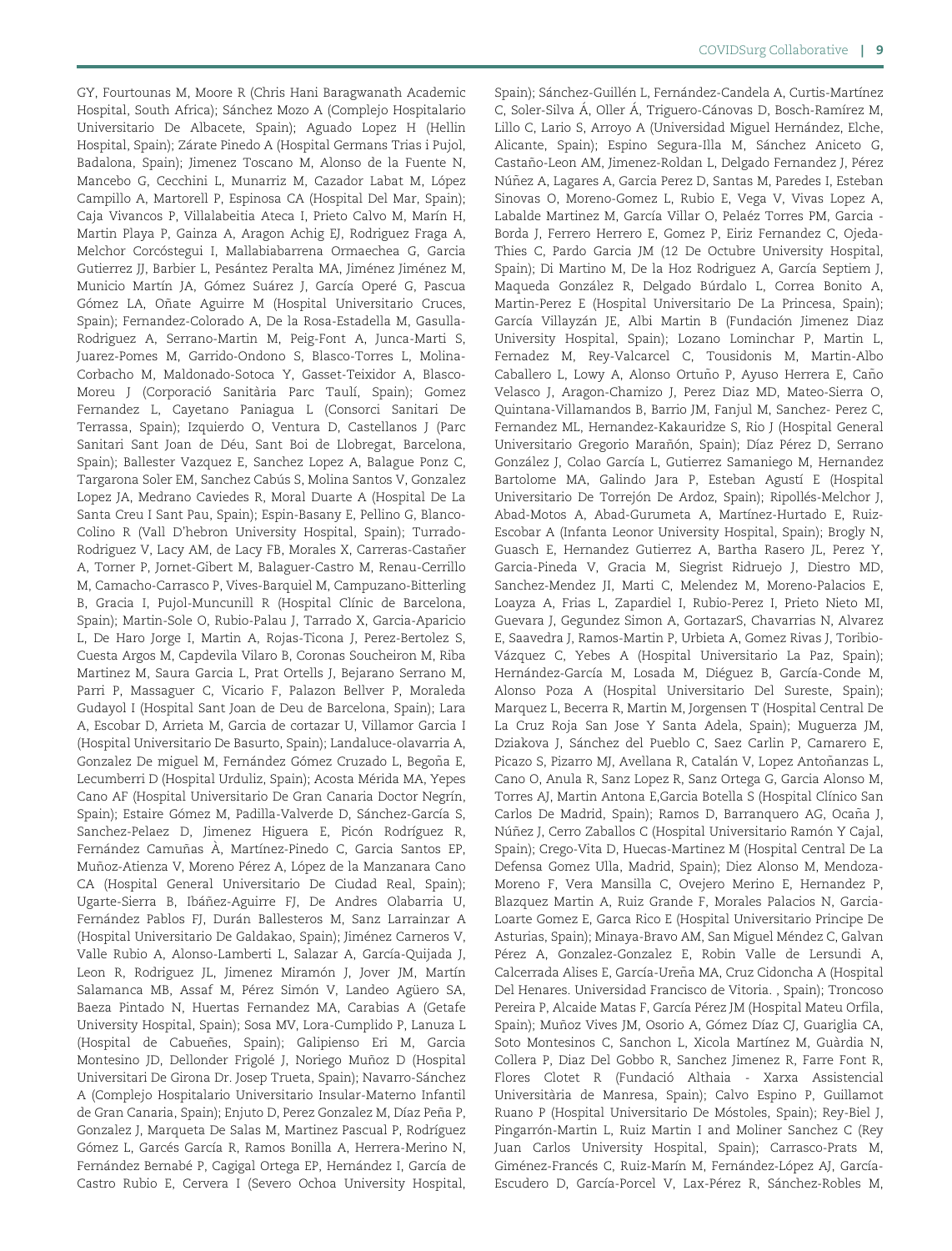Valero-Soriano M, Medina-Manuel E, García-Soria V, Gurrea-Almela E, Marco-Garrido A, Martínez-Alonso JA, González-Valverde FM, Fernández-Fernández PV, Sánchez- Rodríguez C (Hospital General Reina Sofía, Spain); Aguilar-Jimenez J, Baeza-Murcia M, Aguayo-Albasini JL (Morales Meseguer University Hospital, Murcia, Spain); Nicolás-López T, Alconchel F (Hospital Clínico Universitario Virgen de la Arrixaca (IMIB-Arrixaca), Spain); Fernández Martínez D, Solar-Garcia L, García Flórez LJ (Hospital Universitario Central De Asturias (Huca), Spain); Llaquet Bayo H (Hospital de Palamós-SSIBE, Spain); Pujol-Cano N, Segura-Sampedro JJ, Soldevila-Verdeguer C, Jeri-McFarlane S, Gil-Catalan A, Craus-Miguel A, Cruz L, Valente P, Afonso-Garcia M, Ferrer-Inaebnit E, Oseira-Reigosa A, Fernandez-Vega L, Villalonga-Ramirez B, Gonzalez Argente FX (Son Espases University Hospital, Spain); Mora-Guzmán I (Hospital Santa Bárbara, Spain); Landete Molina FJ, Morera Ocón FJ, Canelles Corell E (Hospital General Asociado Universitario de Requena, Spain); Gavaldà Pellicé MT, Salinas Peña JR, Cavallé Busquets P (Hospital Universitari Sant Joan, Reus, Spain); Trebol J, Sánchez-Casado AB, Munoz-Bellvis L (Complejo Asistencial Universitario De Salamanca, Spain); Pérez-Sánchez LE, Concepción Martín V, Díaz García A, Vallve-Bernal M (Hospital Universitario Nuestra Señora De Candelaria, Spain); Calvo Rey A, Prada hervella GM, Dos Santos Carregal L, Rodriguez Fernandez MI, Freijeiro M, El Drubi Vega S (Hospital Clinico Universitario De Santiago De Compostela (Chus), Spain); Picardo AL, Cuadrado-Garcia A, Serralta de Colsa D, Rojo Lopez JA, Sanchez Cabezudo Noguera F, Ortega Vazquez I, Garcia-Sancho Tellez L, Mato P, Heras Aznar J (Infanta Sofia University Hospital, Spain); Jimeno Fraile J, Morales-Garcia D, Carrillo-Rivas M, Toledo Martínez E, Pascual À (Marqués De Valdecilla University Hospital, Spain); Senent-Boza A, Sánchez-Arteaga A, Benítez-Linero I, Manresa-Manresa F, Tallón-Aguilar L, Melero-Cortés L, Fernández-Marín MR, Durán-Muñoz-Cruzado VM, Ramallo-Solís I, Beltrán-Miranda P, Pareja-Ciuró F, Antón-Eguía BT (Hospital Universitario Virgen Del Rocío, Spain); Oliva Mompean F, Gomez-Rosado J, Reguera-Rosal J, Valdes-Hernandez J, Capitan-Morales L, del Toro Lopez MD (Hospital Universitario Virgen Macarena, Spain); Achalandabaso Boira M, Memba Ikuga R, Abellán M, Sales R, Olona C, Jorba R (Hospital Universitari De Tarragona Joan XXIII, Spain); Hernandez Gutierrez J, Tébar Zamora A (Complejo Hospitalario De Toledo, Spain); Sancho-Muriel J, Cholewa H, Frasson M (Hospital Universitario Y Politécnico La Fe, Spain); Domenech J, Roselló Añón A, Sangüesa MJ (Hospital Arnau De Vilanova, Spain); Moro-Valdezate D, Garcés-Albir M, Lopez F (Hospital Clínico Universitario de Valencia, Spain); Bernal-Sprekelsen JC, Catalá Bauset JC, Renovell Ferrer P, Martínez Pérez C, Gil-Albarova O, Gilabert Estellés J, Aghababyan K (Consorcio Hospital General Universitario, Spain); De Andrés-Asenjo B, Beltrán de Heredia J, Vázquez- Fernández A, Ortiz de Solorzano-Aurusa FJ, Trujillo-Díaz J, Ruiz-Soriano M, Jezieniecki C, Gómez-Sanz T, Núñez-Del Barrio H, Romero-De Diego A, García-Virto V, Aguado HJ (Hospital Clínico Universitario De Valladolid, Spain); Fernández Martín MT (Hospital Medina Del Campo, Spain); Tejero-Pintor FJ, Pérez-Saborido B, Choolani Bhojwani E, Acebes García F, Marcos-Santos P, Bueno Cañones AD, Sanchez Gonzalez J, Toledano M, Bailón M, Pacheco Sánchez D (Hospital Universitario Río Hortega, Spain); Paniagua Garcia Senorans M, Sanchez-Santos R (Álvaro Cunqueiro Hospital, Spain); Vazquez Melero A, Garcia D, Díez E, Herrero I, Soeda IM, Camuera M, Balluerca M, Sánchez-Rubio M, Paunero Vazquez P (Hospital Universitario Araba, Spain); Martinez-German A, Gracia-Roche C, Gascon-Ferrer I, Duque-Mallen V, De Miguel-Ardevines MDC,

Sanchez-Fuentes N, Santero-Ramirez MS, Matute-Najarro M, Herrero-Lopez M, Sanchez-Rubio M, Cantalejo-Diaz M, Gonzalez-Nicolas-Trebol MT, Saudi-Moro S, Jariod-Ferrer UM (Hospital Universitario Miguel Servet, Spain); Rivas R, Rivas F (Hospital Clinico Universitario Zaragoza, Zaragoza, Spain); Escartin J, Blas Laina JL, Nogués A, Cros B, Talal El-Abur I, Garcia Egea J, Yanez C (Hospital Royo Villanova, Spain); Jayarajah U, Ravindrakumar S, Rodrigo VSD, Arulanantham A, Bandara GBKD (District General Hospital Chilaw, Sri Lanka); Hamid HKS, Ali EE, Widatalla ABH, Bakheit I, Awadelkarim M (Ibrahim Malik Teaching Hospital, Sudan); Ali karar AA (Al-Rajhi, Sudan); Saleh M (University of Gezira Hospital, Sudan); Taflin H (Sahlgrenska University Hospital, Sweden); Myrelid P, Amorim Braz L (Linköping University Hospital, Sweden); Hagander L, Hambraeus M, Omling E, Salö M (Lund University, Skåne University Hospital,, Sweden); Arkani S, Freedman J (Danderyds Hospital, Sweden); Montan C, Lindqvist EK, Elbe P, Hultgren R (Karolinska University Hospital, Sweden); Älgå A, Nordberg M, Sandblom G (South General Hospital, Sweden); Rutegård M, Holmner F, Sund M, Löfgren N (Umeå University Hospital, Sweden); Tampakis A, Kollmar O, von Fluee M (Clarunis, University Hospital Basel, Basel, Switzerland); Balaphas A, Toso C, Colucci N, Popeskou SG (Geneva University Hospitals, Switzerland); Gass M, Scheiwiller A, Metzger J (Luzerner Kantonsspital, Switzerland); Gialamas E, Chevallay M, Sauvain M, Dwidar O (Pourtales Neuchatel Hospital, Switzerland); Kiessling SY, Stoeckli SJ (Kantonsspital St. Gallen, Switzerland); Mongelli F, Bernasconi M, Di Giuseppe M, Christoforidis D, La Regina D, Arigoni M (Ente Ospedaliero Cantonale, Switzerland); Adamina M, Peros G, Guglielmetti L, Solimene F, Giardini M, Bächler T, Crugnale AS (Kantonsspital Winterthur, Switzerland); Gutschow CA, Turina M (Universitätsspital Zürich, Switzerland); Ersen O (Ankara University Medical School, Ankara, Turkey); Onan MA, Kozan R (Gazi University Medical Faculty Hospital, Turkey); Erol T, Dincer HA (Hacettepe University Hospital, Turkey); Yildiz A (Yildirim Beyazit University Yenimahalle Training and Research Hospital, Turkey); Iflazoglu N, Yalkın O (Bursa City Hospital, Bursa, Turkey); Isik A (Erzincan University Hospital, Turkey); Ozben V, Aytac E, Aliyeva Z, Akaydin E, Ozmen BB, Baca B (Acibadem Atakent Hospital, Turkey); Altinel Y, Calikoglu F, Tokocin M, Hacim NA, Akbas A, Meric S, Vartanoglu T, Yigitbas H, Ercetin C, Ercan G (Bagcilar Research and Training Hospital, Turkey); Ozgur I, Keskin M (Istanbul University Faculty of Medicine, Istanbul, Turkey); Saracoglu KT, Cimenoglu B, Demirhan R, Kale A, Simsek T, Gundogdu EC (Kartal Dr. Lutfi Kirdar Training and Research Hospital, Turkey); Abbasov A (Liv Hospital Ulus, Turkey); Tanal M, Citgez B, Bozkurt E, Yetkin SG, Mihmanli M (University of Health Sciences Sisli Hamidiye Etfal Training and Research Hospital, Turkey); Alhamed A, Ergun S, Sanli AN, Velidedeoglu M, OZcelik k MF, Uludag SS, Zengin AK, Cebi S, Demirkiran F, Bese T, Acikgoz AS, Kayan B, Aykanat Y, Mutlu D (Istanbul University - Cerrahpasa, Cerrahpasa Medical Faculty, Turkey); Göksoy B (Sehit Prof.Dr. İlhan Varank Training and Research Hospital, Turkey); Kara Y, Bozkurt MA, Kocatas A (Kanuni Sultan Suleyman Training and Research Hospital, Turkey); Öğücü H, Uslu G, Arican C, Tugmen C, Aydin C, Yesilyurt D, Avci EK, Kebapçı E, Kilinc G, Sert İ, Tuncer K, Akalin M, Emiroglu M, Demirli Atici S, Salimoglu S, Kaya T, Kirmizi Y (University of - Health Sciences Tepecik Training and Research Hospital, Turkey); Tatar OC, Yüksel E, Güler SA, Yildirim A, Utkan NZ, Gözal K, Köken H, Yabas A (Kocaeli University Teaching Hospital, Turkey); Gonullu E, Altintoprak F, Akin E, Kamburoglu B, Capoglu R, Kucuk F, Demir H, Cakmak G, Firat N, Celebi F, Kocer B,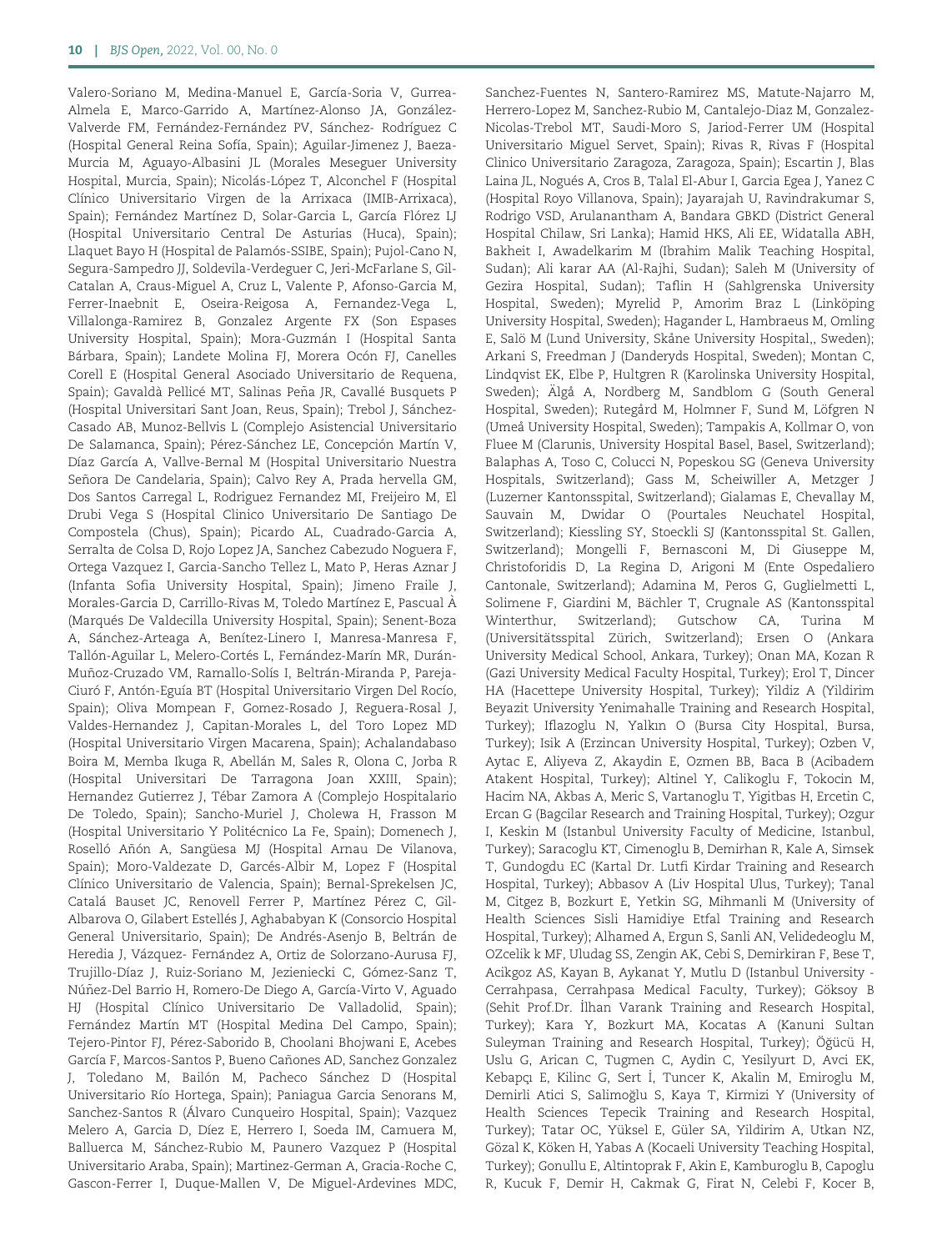Mantoglu B, Bayhan Z, Dikicier E (Sakarya University Faculty of Medicine, Turkey); Colak E, Kucuk GO (Samsun Training and Research Hospital, Turkey); Karaman E, KolusabA, Karaaslan O (Van Yuzuncu Yil University, Medical Faculty, Turkey); Majid I, Alshryda S (Al Jalila Children's Speciality Hospital, United Arab Emirates); Abbas F, Abbas FMA (Dubai Hospital, United Arab Emirates); Mohammed D, Tahlak MA (Latifa Women and Children Hospital, Dubai, United Arab Emirates); Yammahi A, Albaroudi AA, Elyafawi B, Saber A, Khansaheb H, Alsaadi H, Alzarooni N (Rashid Hospital, United Arab Emirates); Bekheit M, Kamera BS, Elhusseini M, Sharma P, Ahmeidat A, Gradinariu G, Cymes W, Hannah A, Mignot G, Shaikh S, Agilinko J (Aberdeen Royal Infirmary, United Kingdom); Angelou D, Neely D, McCanny A, McAree B (Antrim Area Hospital, Northern Health and Social Care Trust, United Kingdom); Baldwin AJ, West R, Gammeri E, Catton A, Marinos Kouris S (Stoke Mandeville, Wycombe General, United Kingdom); Pereca J, Singh J (University Hospital Ayr, United Kingdom); Seymour Z, Jones R, Leeson S, Peevor R, Lala AK, Houlden C (Ysbyty Gwynedd, United Kingdom); Kahiu J, Hossain N, Hosny S (Barnet General Hospital, United Kingdom); Patel P, Handa S, Kaushal M, Kler A, Reghuram V, Tezas S (Furness General Hospital, United Kingdom); Fairhurst K, Yates C, Mitchell S, Bunni J, Richards S, George R, Lee SM, Phull J, Frost J, Burnard S, Crowley R, Airey A (Royal United Hospitals Bath, United Kingdom); Bevan K, Makin-Taylor R, Ong CS, Callan R, Bloom O (Bedford Hospital, United Kingdom); Aljanadi F, Moawad N , Jones M, Gregg A, Jeganathan R (Royal Victoria Hospital, Belfast, United Kingdom); Pachl M, Martin B (Birmingham Children's Hospital, United Kingdom); Archer JE, Odeh A, Siddaiah N (Royal Orthopaedic Hospital, United Kingdom); Singhal R, Naumann DN, Karandikar S, Syed A, Tucker ON, Alam R, Kalkat M (Heartlands Hospital, United Kingdom); Mak JKC, Kulkarni R, Sharma N, Nankivell P, Tirotta F, Parente A, Breik O, Kisiel A, Cato LD, Saeed S, Bhangu A, Griffiths E, Pathanki AM, Ford S, Desai A, Almond M, Kamal M (Queen Elizabeth Hospital Birmingham, United Kingdom); Sundar S, Leung EYL, Kaur R, Brett-Miller C, Buruiana FE (Pan-Birmingham Gynaecological Cancer Centre, United Kingdom); Markose G, De Gea Rico A, Taib A, Myatt D, Sulaiman Khaled A, Younis F (East Lancashire Hospitals NHS Trust, United Kingdom); Sultana A, Taggarsi M, Vitone L, Lambert J, Vaz OP, Sarantitis I, Shrestha D, Timbrell S, Shugaba A (Royal Blackburn Hospital, United Kingdom); Quddus B, Law J, Bittar MN, Creanga M, Elniel M, Youssef M, Ali S, Qadri ST (Blackpool Victoria Hospital, United Kingdom); Brixton G,Findlay L, Klatte T Majkowska A, Manson J, Potter R (Royal Bournemouth Hospital, United Kingdom); Oktseloglou V, Mosley F, De La Cruz Monroy MFI, Bobak P, Omar I, Ahad S, Langlands F, Brown V, Hashem M (Bradford Royal Infirmary, United Kingdom); Kennedy L, Jaunoo S, Coomber E, Williams O (Royal Sussex County Hospital, United Kingdom); Shalaby M, Rhodes HL (Bristol Royal Hospital for Children, United Kingdom); Williams A, Ridgway A, Pournaras D, Britton E, Lostis E, Ambler GK, Chu H, Hopkins J, Manara J, Chan M, Doe M, Moon RDC, Lawday S, Jichi T, Singleton W (Southmead Hospital, United Kingdom); Main B, Maccabe T, Newton C, Blencowe NS, Fudulu DP, Bhojwani D, Baquedano M, Caputo M, Rapetto F, Flannery, O, Hassan A (University Hospitals Bristol and Weston NHS Foundation Trust, United Kingdom); Coonar A, Aresu G, Smith C, Gearon D, Hogan J, Pradeep IS, Durio Yates H, Peryt A, Barrett-Brown ZM, King M, Ahmadi N, Jenkins D, Moorjani N, Taghavi F, Wells F (Royal Papworth Hospital, United Kingdom); Hardie J, Page S, Anazor F, King SD, Luck J, Kazzaz S (Frimley Park, Frimley Health NHS FT, United Kingdom); Mannion R, Stewart GD, Ramzi J, Mohan M,

Singh AA, Ashcroft J, Baker OJ, Coughlin P, Davies RJ, Durst AZED, Abood A, Habeeb A, Hudson VE, Kolias A, Lamb B, Luke L, Mitrasinovic S, Murphy S, Ngu AWT, O'Neill JR, Waseem S, Wong K, Georgiades F, Hutchinson PJ, Tan XS, Pushpa-rajah J, Colquhoun A, Masterson L, Abu-Nayla I, Walker C, Balakrishnan A, Rooney S, Irune E, Byrne MHV, Durrani A (Addenbrooke's Hospital, Cambridge University Hospitals NHS Foundation Trust, United Kingdom); Simoes A, Eddy B, Streeter E, Ahmed I, Yao M, Wang W, Djouani A, Tait-Bailey J, Thomas M, Hassan F, Kommu S (Kent and Canterbury Hospital, United Kingdom); Chopra S (University Hospital Llandough, United Kingdom); Richards T, Sethuraman Venkatesan A, Combellack T, Williams J, Tahhan G, Mohammed M, Kornaszewska M, Valtzoglou V, Deglurkar I, Rahman M, Von Oppell U, Mehta D, Koutentakis M, Syed Nong Chek SAH, Hill G, Morris C, Shinkwin M, Torkington J, Cornish J (University Hospital of Wales, United Kingdom); Houston R, Mannan S, Ayeni F, Tustin H, Bordenave M, Robson A (Cumberland Infirmary, United Kingdom); Dovell G, Preece R, Rolland P (Cheltenham General Hospital, United Kingdom); Miranda BH (St Andrew's Centre for Plastic Surgery and Burns, Chelmsford, United Kingdom); Sobti A, Khaleel A, Unnithan A, Memon K, Pala Bhaskar RR, Maqboul F, Kamel F, Al-Samaraee A, Madani R, Kumar L, Nisar P, Agrawal S (Ashford and St Peter's Hospital, United Kingdom); Vimalachandran D, Manu N, Eardley N, Krishnan E, Serevina OL, Martin E, Smith C, Jones A, Roy Mahapatra S, Clifford R (Countess of Chester Hospital, United Kingdom); Jones GP, Gardner A, Tripathi SS, Greenhalgh MS (Lancashire Teaching Hospitals NHS Foundation Trust, United Kingdom); Matthews W, Mohankumar K, Khawaja I, Palepa A, Doulias T (Colchester University Hospital, United Kingdom); Gill C, Dunne N, Sarma DR, Godbole C, Carlos W, Tewari N, Jeevan D, Naredla P, Khajuria A, Connolly H, Robertson S, Sweeney C, Di Taranto G, Shanbhag S, Dickson K, McEvoy K, Skillman J, Sait M, Al-omishy H, Baig M, Heer B (University Hospitals Coventry and Warwickshire NHS Trusts, United Kingdom); Brown A (Darlington Memorial Hospital, United Kingdom); Ebrahim A, Alwadiya A, Goyal A, Phillips A, Bhalla A, Demetriou C, Grimley E, Theophilidou E, Ogden E, Malcolm FL, Davies-Jones G, Ng JCK, Mirza M, Hassan M, Elmaleh N, Daliya P, Williams S, Bateman A, Chia Z (Royal Derby Hospital, United Kingdom); Premakumar Y, Jauhari Y, Koshnow Z, Bowen D, Uberai A, Hirri F, Stubbs BM (Dorset County Hospital, United Kingdom); Crichton R, Sonksen J, Aldridge K (Russell's Hall Hospital, Dudley, United Kingdom); McDonald C, Manickavasagam J, Ragupathy K, Davison S, Dalgleish S, McGrath N, Kanitkar R, Payne CJ, Ramsay L (Ninewells Hospital, United Kingdom); Ng CE, Collier T, Khan K, Evans R (University Hospital North Durham, United Kingdom); Brennan C, Henshall DE, Drake T, Harrison EM, Zamvar V, Tambyraja A, Skipworth RJE, Linder G, McGregor R, Brennan P, Mayes J, Ross L, Smith S, White T, Jamjoom AAB, Pasricha R (Royal Infirmary of Edinburgh, United Kingdom); Gallagher K, Swan R, Paterson H, Maeda Y, Kwok AMF, Tsiaousidou A, Vaughan-Shaw PG, Boyle C, Fernando D, Tham D, Leung S, Laird A (Western General Hospital, United Kingdom); Holme T, Abbott S, Razik A, Thrumurthy S, Steinke J, Baker M, Howden D, Baxter Z, Osagie L, Bence M (Epsom & St Helier University Hospitals NHS Trust, United Kingdom); Fowler GE, Massey L, Rajaretnam N, Evans J, John J, Goubran A, Campain N, McDermott FD, McGrath JS, Ng M, Pascoe J, Phillips JRA, Daniels IR (Royal Devon and Exeter Hospital, United Kingdom); A'Court J, Konarski A, Faulkner G (Royal Bolton Hospital, United Kingdom); Emerson H, Vejsbjerg K, Pearce L, McCormick W, Fisher A, Singisetti K, Aawsaj Y, Barry C (Gateshead Health NHS Foundation Trust, United Kingdom);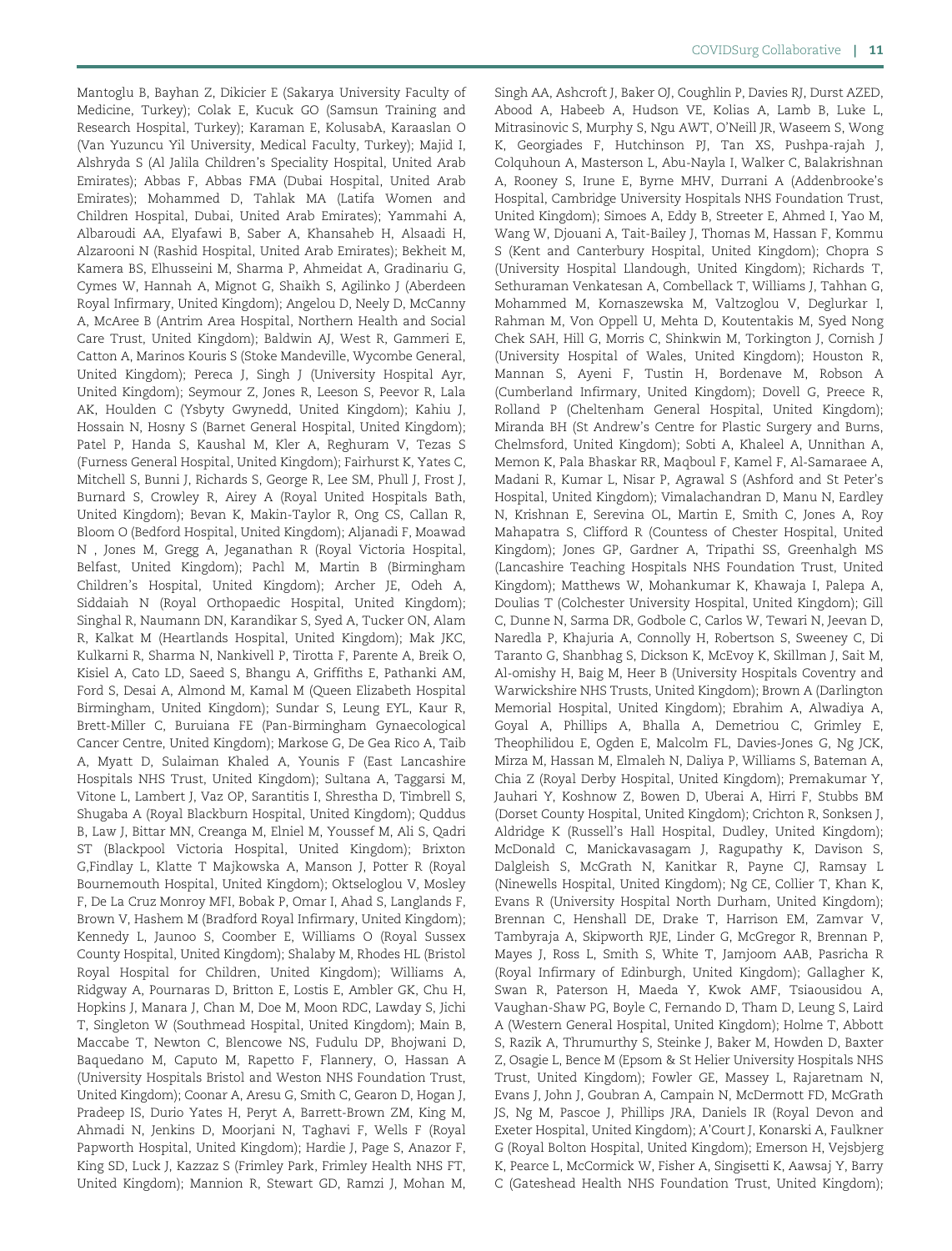Bajomo O, Rizvi S, Grimes C, Dusu K, Tint PY (Medway Hospital, United Kingdom); Kirk A, Irvine V (Golden Jubilee National Hospital, United Kingdom); Lammy S, O'Kane R (Royal Hospital for Sick Children, United Kingdom); Elliott L, Mccabe G, Holroyd D, Jamieson NB (Glasgow Royal Infirmary, United Kingdom); Geddes A, McMahon J, McCaul J, Al-Azzawi M, Aitken E, Glen P, Sinan LOH, Lammy S, Grivas A, Tilling EJ (Queen Elizabeth University Hospital, United Kingdom); Brown O, Boal M, Dean H, Higgs S, Stanger S, Abdalaziz H, Constable J, Ishii H, Preece R, Dovell G, Gopi reddy R (Gloucestershire Royal Hospital, United Kingdom); Madhuri TK, Tailor A, Flavin M, Walker D, Humphries S, Assalaarachchi H (Royal Surrey NHS Foundation Trust, United Kingdom); Curl-Roper T, Westwood E, Delimpalta C, Liao CCL, Velchuru V (James Paget University NHS Foundation Trust Hospital, United Kingdom); Raptis DA, Pollok JM, Machairas N, Davidson B, Fusai G, Soggiu F, Xyda S, Hidalgo Salinas C, Tzerbinis H, Pissanou T, Gilliland J, Chowdhury S, Varcada M, Hart C, Mirnezami R, Knowles J, Angamuthu N (Royal Free Hospital, United Kingdom); Vijay V, Shakir T, Hasan R, Tansey R (Princess Alexandra Hospital, Harlow, United Kingdom); Hardie C, Powell-Smith E (Harrogate District Hospital, United Kingdom); Kashora F, Siddique MH, Singh A, Barmpagianni C, Basgaran A, Basha A, Okechukwu V, Bartsch A, Gallagher P, Maqsood A, Sahnan K, Leo CA, Lewis SE, Ubhi HK, Exley R, Khan U, Shah P, Saxena S, Zafar N, Abdul-Jabar H (Northwick Park Hospital, United Kingdom); Patel M, Shabana A, Alanbuki A, Usman O (Brighton and Sussex NHS Trust, Princess Royal Hospital, United Kingdom); Ong CT, Butterworth W, Budha Magar O, El Hadi M, Abas S, Annett J (Hereford County Hospital, United Kingdom); Ross E, Loubani M, Wilkins A, Cao H, Capitelli-McMahon H, Hitchman L, Ikram H, Andronic A, Aboelkassem Ibrahim A, Totty J (Hull University Teaching Hospitals NHS Trust, United Kingdom); Blanco J, Vanker R, Ghobrial M, Jones G, Kanthasamy S, Fawi H, Awadallah M, Chen F, Cheung J (Hinchingbrooke Hospital, United Kingdom); Moscalu A, Bhuvanakrishna T, Bibby L, Sinclair M (Ipswich Hospital, United Kingdom); Nahid MAK, Williams L, Basnyat PS, Shrestha AK (William Harvey Hospital, United Kingdom); Kumaran NK, Sambhwani S, Sheikh NA, Taylor OM (Kettering General Hospital, United Kingdom); Liew I, Al-Sukaini A, Mediratta S, Saxena D (Queen Elizabeth Hospital King's Lynn, United Kingdom); Sgrò A, Rashid MM, Milne K, McIntyre J, Akhtar MA, Turnbull A, Brunt A, Stewart KE (Victoria Hospital Kirkcaldy, United Kingdom); Wilson MSJ, Rutherford D, McGivern K, Massie E (Forth Valley Royal Hospital, United Kingdom); Ho M, Wade RG, Johnstone J, Bourke G, Brunelli A, Elkadi H, Otify M, Pompili C, Burke JR, Bagouri E, Chowdhury M, Abual-Rub Z, Kaufmann A, Munot S, Lo T, Young A, Kowal M, Wall J, Peckham-Cooper A (The Leeds Teaching Hospitals NHS Trust , United Kingdom); Layton GR, Karki B, Jeong H, Pankhania S, Asher S, Folorunso A, Mistry S, Singh B, Winyard J, Mangwani J (Leicester General Hospital, United Kingdom); Caruana EJ, Mohammad A, Acharya M, Chandarana K, Ang K, Chowdhry MF, Rathinam S, Nakas A (Glenfield Hospital, United Kingdom); Boddy A, Hossain T, Ashmore C, Annamalai S, Kourdouli A, Irvine E, Al-Harbawi A, Kassam K, Al-Harbawee A, Miller A,Mair M (Leicester Royal Infirmary, United Kingdom); Lunevicius R, Sheel ARG, Sundhu M, Santini AJA, Fathelbab MSAT, Hussein KMA, Nunes QM, Jones RP, Shahzad K, Haq I, Baig MMAS, Hughes JL, Kattakayam A, Rajput K, Misra N, Shah SB, Clynch AL, Georgopoulou N, Sharples HM, Apampa AA, Nzenwa IC, Sud A (Aintree Hospital, Liverpool University Hospitals NHS Foundation Trust, United Kingdom); Harky A, Kirmani BH, Shackcloth M (Liverpool Heart and Chest Hospital, United Kingdom); Jenkinson

MD, Zakaria R, Elmoslemany T, Millward CP (The Walton Centre NHS Foundation Trust, United Kingdom); Baron R, Dunne D, Szatmary P, Thomas A, McNicol F, Gahunia S, Sochorova D, Nita GE, McKinney R, Russ J, Tan JR (Royal Liverpool University Hospital, United Kingdom); Harwood R, Corbett H J (Alder Hey In The Park, United Kingdom); Rossborough C, Skelly BL (Altnagelvin Area Hospital, United Kingdom); Che Bakri NA, Nazarian S, Vashisht R, Jiao L, Jawad Z (BUPA Cromwell Hospital, United Kingdom); Allan AY, Kontovounisios C, Grove T, Warren O, Fadel MG (Chelsea and Westminster Hospital, United Kingdom); Chatzikonstantinou M, Sorelli P, Rahman S, Hadjipavlou M (Queen Elizabeth Hospital, Woolwich, United Kingdom); Holbrook C, Chong C, Kufeji D (Evelina London Children's Hospital, London, United Kingdom); Rufai SR, Lloyd IC, James G, Chari A, Silva AHD (Great Ormond Street Hospital for Children, United Kingdom); Stroman L, Challacombe B,Sayasneh A, Najdy M, Billè A, Fraser S, Agoston P, Rizzo V, King J, Nath R, McCrindle Sarah, Mehra G, Harrison-Phipps K, Pilling J, Okiror L, Routledge T, Mills L, Wali A, El-Boghdadly K (Guy's Hospital, United Kingdom); Fotopoulou C, Saso S, Fehervari M, Ploski J, Ghaem-Maghami S, Spalding D, Rajagopal P, Pai M, Habib N, Jawad Z, Hamrang-Yousefi S, Jiao L (Hammersmith Hospital, United Kingdom); Tayeh S, Chase T, Humphreys L, Ayorinde J, Ghanbari A, Cuming T (Homerton University Hospital, United Kingdom); Anscomb N, Baldwin-Smith R, Rizk M, Grainger C, Davies M, A Surendran, Nunoo-Mensah JW (King's College Hospital, United Kingdom); Dunstan M, Beak P, Gerogiannis I (Kingston Hospital NHS Foundation Trust, United Kingdom); Jain A, Menon A, Pramodana B, Choi D, Marcus HJ, Webber L, May R, Hutchison R, Luoma V (The National Hospital for Neurology and Neurosurgery, United Kingdom); Ranjit S, Parakh J, Sarodaya V, Daadipour A, Khalifa M (Newham University Hospital, United Kingdom); Bosch KD, Bashkirova V, Dvorkin LS, Kalidindi VK (North Middlesex University Hospital, London, United Kingdom); Dudek J, Singhal T, El-Hasani S (Princess Royal University Hospital, United Kingdom); De Souza A, Cannoletta M, Rochon M, Bhudia S (Royal Bromtpon Hospital, London, United Kingdom); Bennett S, Navaratne L, Venn M, Yip V, Kayani B, Sohrabi C, Kocher HM, Minicozzi A, Banerjee A, Sullivan T, Sivaprakasam R, Anzak A, Ghufoor K, Thaha MA, Knowles C, Ledesma FS, Patki P, Popova D, Sadigh P, Ramamoorthy R, Uff C, Attwell L, Tanabalan C, Goh MA, Jayasinghe JD, Leal Silva I, Thakur B, Lebe M, Thet MS, Hughes F, Rahman R, Fuwa O (Royal London Hospital, United Kingdom); Sanders J, Oo A, Bueser T, Curtis M, Stamenkovic SA (Cardiac Unit, St Bartholomew's Hospital, United Kingdom); Abbott T, Anwar S, Sohrabi C (St Bartholomew's Hospital, United Kingdom); Williams K, Chung E, Hagger R, Karim A, Hainsworth A, Flatman M, Trompeter A, Hing C, Brown O, Tsinaslanidis P, Benjamin MW, Leyte A, Tan C, Smelt J, Vaughan P, Santhirakumaran G, Hunt I, Raza M, A Labib (St George's Hospital, United Kingdom); Luo X, Sudarsanam A, Rolls A, Lyons O, Onida S, Shalhoub J, Sugand K, Park C, Sarraf KM, Erridge S, Kinross J, Denning M, Yalamanchili S, Abuown A, Ibrahim M, Martin G (St Mary's Hospital, United Kingdom); Davenport D, Wheatstone S (St Thomas' Hospital, United Kingdom); Kasivisvanathan V, Kapriniotis K, Elhamshary A, Imam SMB (University College London Hospital At Westmoreland Street, United Kingdom); Kalavrezos N, Sinha D, Chand M Green L, Beech N, McEwen R, Kiconco H (University College London Hospital, United Kingdom); Andreani SM, Bath MF, Sahni A, Judkins N, Rigueros Springford L, Sohrabi C, Bacarese-Hamilton J, Taylor FG, Patki P, Tanabalan C (Whipps Cross University Hospital, United Kingdom); Parmar C, Mccluney S, Shah S (The Whittington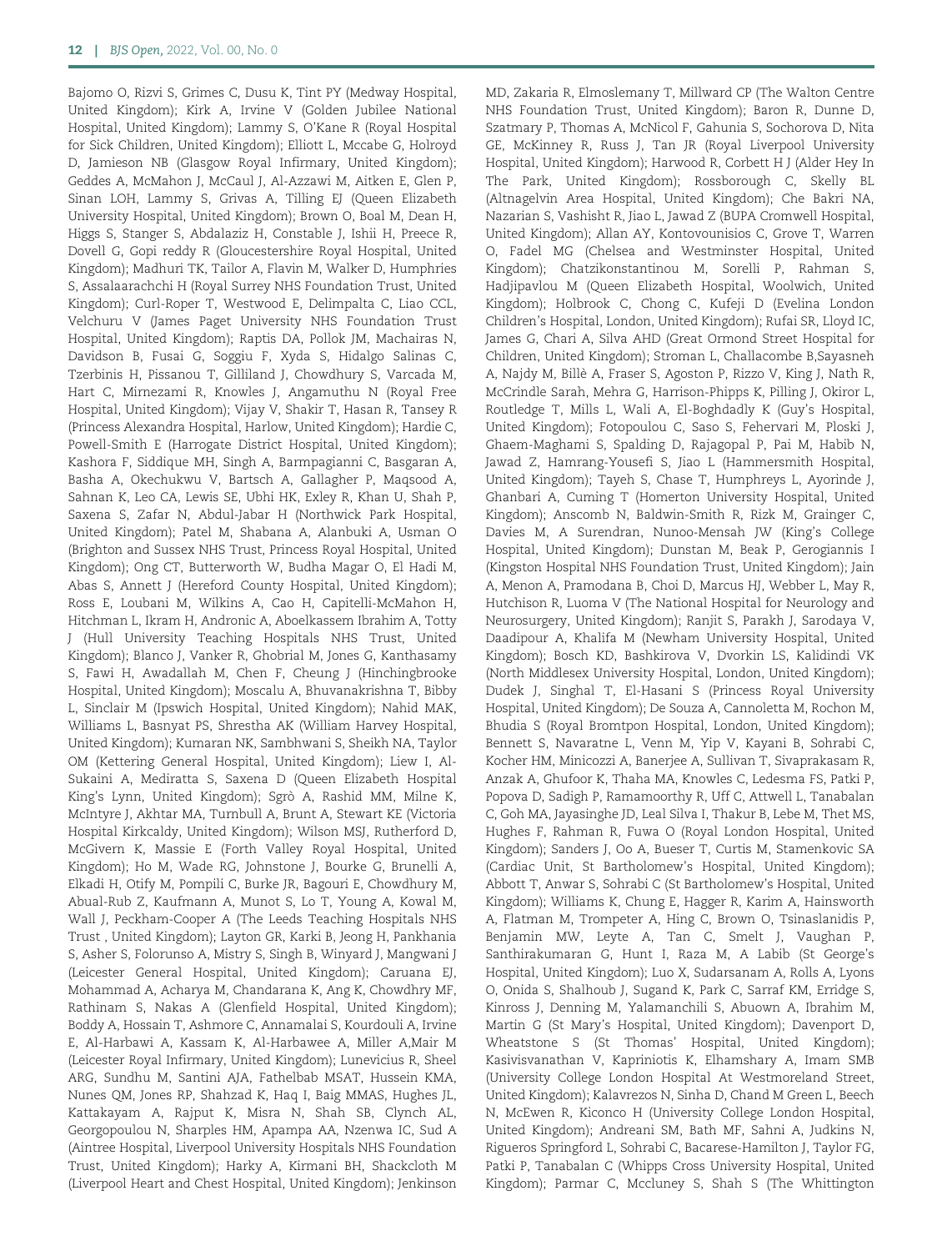Hospital, United Kingdom); Talwar R, Patel K, Askari A, Jambulingam P S, Shaw S, Maity A, Hatzantonis C, Sagar J, Kudchadkar S, Cirocchi N, Chan CH (Luton and Dunstable University Hospital, United Kingdom); Reynolds J, Alexander ME, Smart CJ (Macclesfield District General Hospital, United Kingdom); Jayasankar B, Balasubramaniam D, Abdelsaid K, Mundkur N, Gallagher B (Tunbridge Wells Hospital, United Kingdom); Shah J, Anthoney J, Emmerson O (North Manchester General Hospital, United Kingdom); Stylianides N, Abdalla M, Newton K, Bhatia K, Edmondson R, Abdeh L, Jones D, Zeiton M, Ismail O, Naseem H, Advani R (Manchester Royal Infirmary, United Kingdom); Duff S, Moura F, Brown BC, Khan A, Asaad P, Wadham B, Aneke IA, Collis J, Warburton H (Wythenshawe Hospital, Manchester University NHS Foundation Trust, United Kingdom); Fell A, Smith A, Halkias C, Evans J, Nikolaou S, English C, Kristinsson S, Oni T, Ilahi N, Ballantyne K, Woodward Z, Merh R (Queen Elizabeth The Queen Mother Hospital Margate, United Kingdom); Dunning J, Viswanath Y, Freystaetter K, Dixon J, Hadfield JN, Hilley A, Egglestone A, Smith B (James Cook University Hospital, United Kingdom); Hine T, Keeler B, Soulsby RE, Taylor A (Milton Keynes University Hospital, United Kingdom); Davies E, Ryska O, Raymond T, Rogers S, Tong A, Hawkin P (Royal Lancaster Infirmary, United Kingdom); Tingle S, Abbadessa F, Sachdeva A, Rai B, Chan CD, McPherson I, Booth K, Mahmoud Ali F, Pandanaboyana S, Grainger T, Nandhra S, Patience A, Rogers A, Roy C, Williams T, Dawe N, McCaffer C, Riches J, Bhattacharya S, Moir J, Kalson NS, Elamin Ahmed H, Mellor C, Saleh C, Koshy RM, Hammond J, Sanderson L, Wahed S, Phillips AW, Ghosh K (Newcastle Upon Tyne Hospitals NHS Foundation Trust, United Kingdom); Tang A, Beamish AJ, Price C, Bosanquet D, Magowan D, Solari F, Williams G, Nassa H, Smith L (Royal Gwent Hospital, United Kingdom); Robertson-Smith B, Mahmoud A, Ameerally P, Finch JG, Gnanachandran C, Pop I, Rogers M, Yousef Y, Mohamed I, Woods R, Zahid H, Mundy G (Northampton General Hospital, United Kingdom); Youssef M, Sreedharan L, Baskaran D, Shaikh I, Seebah K, Reid J, Watts D, Kouritas V, Chrastek D, Maryan G, Gill DF, Khatun F (Norfolk and Norwich University Hospital, United Kingdom); Gajjar K, Williamson K, Bratt D, Konstantinidi K, Walton T, Burnside N, Weaver H, Hawari M, Addae-Boateng E, Rollett RA, Collins ML, Tamimy MS, Riyat H, Wen J, Neil-Dwyer J (Nottingham City Hospital, United Kingdom); Brewer H, Humes D, Worku D, Chowdhury A, Oyende O, Lewis-Lloyd C, Adiamah A, Koh A, Jackman J, Vohra R, Navarro A, Reilly J (Queens Medical Centre, United Kingdom); Aujayeb A, Townshend D, McLarty N, Shenfine A, Jackson K, Johnson C (Northumbria NHS Hospital Trust, United Kingdom); Dass D, Ford D (Robert Jones and Agnes Hunt Orthopaedic Hospital, United Kingdom); Winter SC, Belcher E, Stavroulias D, Di Chiara F, Wallwork K, Qureishi A, Lami M, Sravanam S, Mastoridis S, Shah K, Chidambaram S, Smillie R, Shaw AV, Bandyopadhyay S, Cernei C, Bretherton C, Jeyaretna D, Ganau M, Piper RJ, Duck E, Brown S, Jelley C, Tucker SC, Bond-Smith G, Griffin XL, Tebala GD, Neal N, Vatish M, Noton TM, Ghattaura H, Maher M, Fu H, Risk OBF, Soleymani majd H, Sinha S, Shankar S, Aggarwal A, Khatkar H, Lakhoo K, Verberne C, Mastoridis S (Oxford University NHS Foundation Trust, United Kingdom); Dean B, Luney C, Myatt R, Williams MA, McVeigh J (Nuffield Orthopaedic Centre, United Kingdom); Rogers LJ, Labib PL, Miller D, Minto G, Hope N, Marchbank A, Emslie K, Panahi P, Ho B, Perkins C, Clough E, Roy H, Enemosah I, Campbell R, Natale J, Gohil K, Rela M, Raza N, (Derriford Hospital, United Kingdom); Biliatis I (Poole Hospital, United Kingdom); Khan J, Thiruchandran G, Toh SKC, Ahmad Y, Allana A, Bellis C,

Babawale O, Phan YC, Lokman U, Ismail M, Koc T, Witek A, Duggleby L, Shamoon S, Stefan S, Clancy H (Queen Alexandra Hospital, United Kingdom); Chadha R, Middleton SB, Wilmott K, Hayden C, Mclaren C, Sutton J, Whyte A (Royal Berkshire Hospital, United Kingdom); Belgaumkar A, Day A, Gilbert C, Oyewole B, Narayan P, Dent H, Sandhya A, De Silva T, Waheed S (Surrey and Sussex Healthcare NHS Trust, United Kingdom); Day A, Kapoor K, Belgaumkar AP, Narayan P, Fahim M, (East Surrey Hospital, United Kingdom); Gala T, Mithany R, Morgan R, Abdelkarim M, Ibrahim S, Maw A, Asqalan A, Sundaram Venkatesan G (Glan Clwyd Hospital, United Kingdom); Singh S, Mukherjee S, Ferguson D, Smith C, Mansuri A, Thakrar A, Wickramarachchi L, Cuthbert R, Sivayoganathan S, Chui K, Karam E, Dott C, Shankar S (Queen's Hospital Romford, United Kingdom); Madhvani K, Hampton M, Hormis AP (Rotherham District General Hospital, United Kingdom); Thomas M, Pearce L, Fountain DM, Laurente R, Sigamoney KV, Dasa M, George K, Naqui Z, Galhoum M, Lipede C, Gabr A, Radhakrishnan A, Hasan MT, Kalenderov R, Pathmanaban O, Colombo F, Chelva R (Salford Royal NHS Foundation Trust, United Kingdom); Branagan G, Longstaff L, Ding D, Barlow C, Foster J (Salisbury NHS Foundation Trust, United Kingdom); Edwards J, Ward A, Tadross D, Majkowski L, Blundell C, Forlani S, Nair R, Guha S, Brown SR, Steele C, Kelty CJ, Newman T, Lee M, Chetty G, Lye G, Balasubramanian SP, Sureshkumar Shah N, Sherif M, Al-mukhtar A, Whitehall E, Giblin A, Wells F, Sharkey A, Adamec A, Madan S (Sheffield Teaching Hospital NHS Foundation Trust, United Kingdom); Narice B, Sterrenburg M, Thompson A, Varley I, Stavrakas M, Rominiyi O, Ray J, Adamec A, Crank M, Bacon A, Al-Tamimi Y, Catto J, Saad S, Abd Kahar NN, Sinha S (Royal Hallamshire Hospital, United Kingdom); Sou A, Simpson D, Hamilton E, Blair J (Shrewsbury and Telford Hospitals, United Kingdom); Jallad S, Lord J, Anderson C, El Kafsi J, Logishetty K, Saadya A, Midha R, Ip M, Subbiah Ponniah H, Stockdale T, Bacarese-Hamilton T, Foster L, James A, Anjarwalla N, Marujo Henriques D, Hettige R, Baban C, Tenovici A, Salerno G (Wexham Park, Frimley Health NHS FT, United Kingdom); Singh R, Lane J, Colvin HV, Badran A, Cadersa A, Williams S, Cumpstey A, Hamady Z, Aftab R, Wensley F, Byrne J, Morrison-Jones V, Sekhon GK, Shields H, Shakoor Z, Yener A, Talbot T, Khan A, Alzetani A, Cresner R (Southampton General Hospital, United Kingdom); Babu BHB, Liyanage ASD, Newman S, Blake I, Weerasinghe C (Southport and Formby District General Hospital, United Kingdom); Baumber R, Parry J (Royal National Orthopaedic Hospital, United Kingdom); Menakaya C, Webb JI, Antar M, Modi N, Sofat R, Noel J, Nunn R, Adegbola S, Eriberto F, Sharma V, Tanna R, Lodhia S (East and North Hertfordshire NHS Trust, Lister Hospital, United Kingdom); Johnson D, Hughes I, Hall J, Rooney J, Chatterji S, Zhang Y, Owen R, Rudic M, Hunt J (Stepping Hill Hospital, United Kingdom); Zakai D, Thomas M, Aladeojebi A, Ali M, Gaunt A, Barmayehvar B, Kitchen M, Gowda M, Mansour F, Jarvis M, Halliday E, Lefroy R, Nanjaiah P, Ali S, Kitchen M (Royal Stoke University Hospital, United Kingdom); Lin DJ, Rajgor AD, Scurrah RJ, Kang C, Watson LJ, Harris G, Royle T, Cunningham Y, James G, Steel B, Luk ACO (Sunderland Royal Hospital, United Kingdom); Boulton AJ, Khan T, Bakolas G, Ahmed I (Good Hope Hospital, United Kingdom); Herrod P, Gemmill E, Boyd-Carson H, Jibreel M, Lenzi E, Saafan T, Sapre D (King's Mill Hospital, United Kingdom); Li Z, Parkins K, Spencer N, Harries R, Egan RJ, Motter D, Jenvey C, Mahoney R, Fine N, Minto T, Henry A (Morriston Hospital Swansea, United Kingdom); Hollyman M, Grieco C, Gemmell C (Musgrove Park Hospital, United Kingdom); Whitmore H, Babar MS, Goodrum S, Scott R, Collard B, Lau K, Thomas E,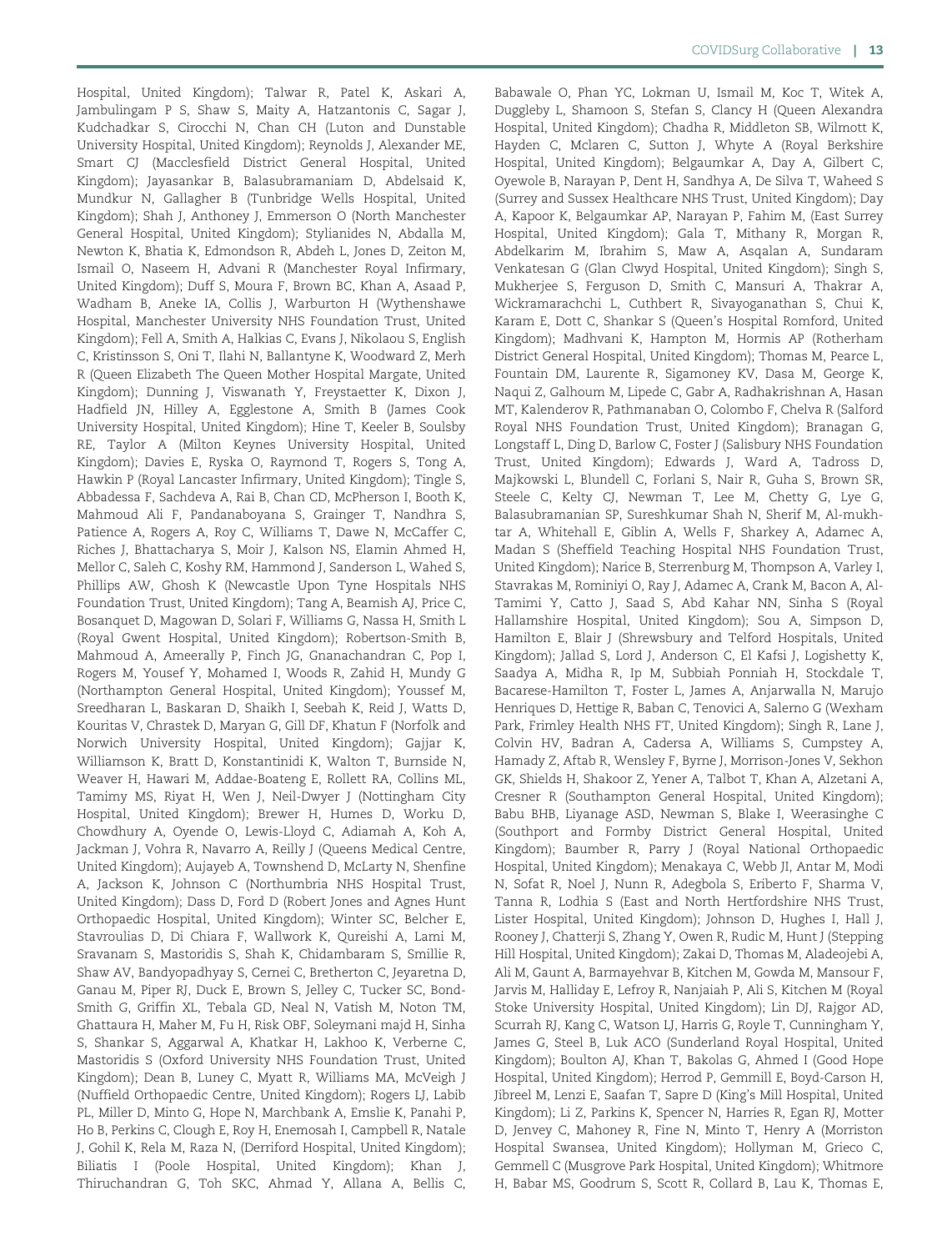Patel A, Allison J, Bowen J (Torbay and South Devon NHS Trust, United Kingdom); Dias A, Mahendran B, Gopalswamy S (Royal Cornwall Hospital, Truro, United Kingdom); Patil S, Scott L, Sarveswaran J, Michel M, Ravindran S (Pinderfields Hospital, United Kingdom); Subba K, Abou-Foul AK, Khalefa M, Hossain F, Moores T, Pickering L (Walsall Manor Hospital NHS Trust, United Kingdom); Stables G, Doorgakant A, Thiruvasagam VG, Carter J, Reid S, Mohammed R, Marlow W (Warrington & Halton Teaching Hospitals NHS Trust, United Kingdom); Ferguson H, Wilkin R, Konstantinou C, Yershov D, Vatish J, Denning A (South Warwickshire NHS Foundation Trust, United Kingdom); Shah HB, Cross GWV, Seyed-Safi P, Smart YW, Kuc A, Al-Yaseen M (Watford General Hospital, United Kingdom); Olivier J, Hanna M, Eskander P, Duncan R, Halaseh S (Weston General Hospital, United Kingdom); Das R (Hampshire Hospitals NHS Trust, United Kingdom); Wynn Jones H, Divecha H, Whelton C, Board T (Wrightington, Wigan & Leigh NHS Foundation Trust, United Kingdom); Powell S, Magee C, Agarwal K, Mangos E, Nambirajan T (Wirral University Teaching Hospital, United Kingdom); Vidya R, Chauhan G, Kaur J, Burahee A, Bleibleh S, Pigadas N, Snee D, Bhasin S, Crichton A, Habeebullah A, Bodla AS, Yassin N, Mondragon M, Dewan V (Royal Wolverhampton NHS Trust, United Kingdom); Flindall I, Mahendran V, Hanson A (Worcestershire Royal Hospital, United Kingdom); Jenner E, Richards J,Thomas-Fernandez K, Wall R (Worcestershire Acute Hospitals NHS Trust, United Kingdom); Alqallaf A, Ben-Sassi A, Mohamed I, Mellor K, Joshi P, Joshi Y (Wrexham Maelor Hospital, United Kingdom); Young R, Miu V, Sheridan K, MacDonald L, Green S, Onos L (York Teaching Hospitals NHS Trust, United Kingdom); Wong JJ, Napolitano L, Hemmila M (Michigan Medicine, United States); Amin D, Abramowicz S, Roser SM (Emory University, United States); Olson KA, Riley C, Heron C, Cardenas T, Leede E, Thornhill M, Haynes AB, McElhinney K, Roward S, Trust MD, Hill CE, Teixeira PG (Dell Seton Medical Center at the University of Texas at Austin, United States); Etchill E, Stevens K, Ladd MR, Long C, Rose J, Kent A, Yesantharao P, Vervoort D, Jenny H, Gabre-Kidan A, Margalit A, Tsai L, Malapati H, Yesantharao L (Johns Hopkins Hospital, United States); Abdou H, Diaz J, Richmond M, Clark J, O'Meara L, Hanna N (University of Maryland Medical Center, United States); Ying Y, Fleming J, Ovaitt A, Gigliotti J, Fuson A (University of Alabama Birmingham, United States); Cooper Z, Salim A, Hirji SA, Brown A, Chung C, Hansen L, Okafor BU, Roxo V, Raut CP, Jolissaint JS, Mahvi DA (Brigham and Women's Hospital, United States); Kaafarani H, Breen K, Bankhead-Kendall B, Alser O, Mashbari H, Velmahos G, Maurer LR, El Moheb M, Gaitanidis A, Naar L, Christensen MA, Kapoen C, Langeveld K, El Hechi M, Mokhtari A (Massachusetts General Hospital, United States); Haqqani MH, Drake FT (Boston Medical Center, United States); Goldenberg-Sandau A, Galbreath B (Cooper University Hospital, United States); Reinke C, Ross S, Thompson K, Manning D, Perkins, R (Atrium Health Carolinas Medical Center, United States); Eriksson E, Evans H (Medical University of South Carolina, United States); Masrur M, Giulianotti P, Benedetti E (University of Illinois at Chicago, Chicago, IL, United States); Chang G, Ourieff J, Dehart D (Mount Sinai Hospital, United States); Dorafshar A, Price T, Bhama AR, Torquati A, Cherullo E, Kennedy R, Myers J (Rush University Medical Centre, United States); Rubin K (University Hospitals of Cleveland, United States); Ban VS, Aoun SG, Batjer HH, Caruso J (University of Texas Southwestern, United States); Carmichael H, Velopulos CG, Wright FL, Urban S, McIntyre Jr RC, Schroeppel TJ, Hennessy EA, Dunn J, Zier L (University of Colorado Hospital/ Memorial Hospital/Medical Center of the Rockies, United States); Burlew C, Coleman J (Denver Health, United States); Colling KP (Saint Mary's Medical Center-Essentia Health, United States); Hall B, Rice HE, Hwang ES, Olson SA, Moris D (Duke University Medical Center, United States); Verma R, Hassan R (Nassau University Medical Center, United States); Volpe A, Merola, S (NewYork Presbyterian Queens, Flushing, United States); O'Banion LA, Lilienstein J, Dirks R (University of California San Francisco-Fresno, United States); Marwan H, Almasri M, Kulkarni G, Mehdi M, Abouassi A, Abdallah M, San Andrés M, Eid J, Aigbivbalu E, Sundaresan J, George B (University of Texas Medical Branch, United States); Ssentongo A, Ssentongo P, Oh JS, Hazelton J, Maines J, Gusani N, Garner M, Horvath S (Pennsylvania State University, United States); Zheng F (Houston Methodist Hospital, United States); Ujiki M (Northshore University Healthsystem, United States); Kinnaman G, Meagher A, Sharma I, Holler E (Iu Health Methodist Hospital, United States); McKenzie K, Chan J, Fretwell K, Nugent III W, Khalil A, Chen D, Post N, Rostkowski T, Brahmbhatt D (Jamaica Hospital, United States); Huynh K, Hibbard ML (Kaiser Permanente West Los Angeles, United States); Schellenberg M (Lac+Usc Medical Center, United States); Martin RCG, Bhutiani N (University of Louisville Hospital and Norton Hospital, Louisville, United States); Giorgakis E, Laryea J, Bhavaraju A, Sexton K, Roberts M, Kost M, Kimbrough M, Burdine L, Kalkwarf K, Robertson R (University of Arkansas for Medical Sciences, United States); Gosain A, Camp L, Lewit R (Le Bonheur Children's Hospital, United States); Kronenfeld JP, Urrechaga E, Goel N, Rattan R, Hart V, Allen M, Gilna G (Jackson Memorial Hospital, United States); Cioci A, Ruiz G, Allen M, Rakoczy K, Pavlis W, Saberi R (University of Miami Hospital, United States); Morris R, Karam BS (Froedtert Hospital, United States); Brathwaite CEM, Liu H, Petrone P, Hakmi H, Sohail AH, Baltazar G, Heckburn R (NYU Langone Health-NYU Winthrop Hospital, United States); Nygaard RM, Colonna ET, Endorf FW, Hill MJ (Hennepin Healthcare, Minneapolis, United States); Maiga A, Dennis B, Levin JH, Lallemand M (Vanderbilt University Medical Center, United States); Choron R, Peck G, Soliman F, Rehman S (Robert Wood Johnson University Hospital, United States); Glass N, Juthani B, Deisher D (The University Hospital, United States); Ruzgar NM, Ullrich SJ, Sion M (Yale New Haven Hospital, United States); Paranjape C, El Moheb M, Kar AR (Newton Wellesley Hospital, United States); Gillezeau C, Rapp J, Taioli E, Miles BA, Alpert N (Mount Sinai Hospital, United States); Podolsky D, Coleman NL, Callahan MP (NewYork-Presbyterian / Columbia University Medical Center, United States); Ganly I, Brown L (Memorial Sloan Kettering Cancer Center, United States); Monson JRT (AdventHealth Orlando, Orlando, United States); Dehal A (Kaiser Permanente Panorama City Medical Center, United States); Abbas A, Soliman A, Kim B, Jones C, Dauer, MD E, Renza-Stingone E, Hernandez E, Gokcen E, Kropf E, Sufrin H, Hirsch H, Ross H, Engel J, Sewards J, Diaz J, Poggio J, Sanserino K, Rae L, Philp M, Metro M, McNelis P, Petrov R, Rehman S, Pazionis T (Temple University Hospital, United States); Till B, Lamm R, Rios-Diaz AJ, Palazzo F (Thomas Jefferson University Hospital, United States); Rosengart M, Nicholson K (University of Pittsburgh Medical Center, United States); Carrick MM, Rodkey K (Medical City Plano, United States); Suri A, Callcut R (UC Davis Medical Center, United States); Nicholson S, Talathoti N (UT Health San Antonio (UTHSA), University Hospital (UHS), San Antonio, United States); Klaristenfeld D (Kaiser Permanente San Diego Medical Center, United States); Biffl W, Marsh C, Schaffer K (Scripps Memorial Hospital, United States); Berndtson AE, Averbach S, Curry T (University of California San Diego, United States); Kwan-Feinberg R, Consorti E, Gonzalez R, Grolman R, Liu